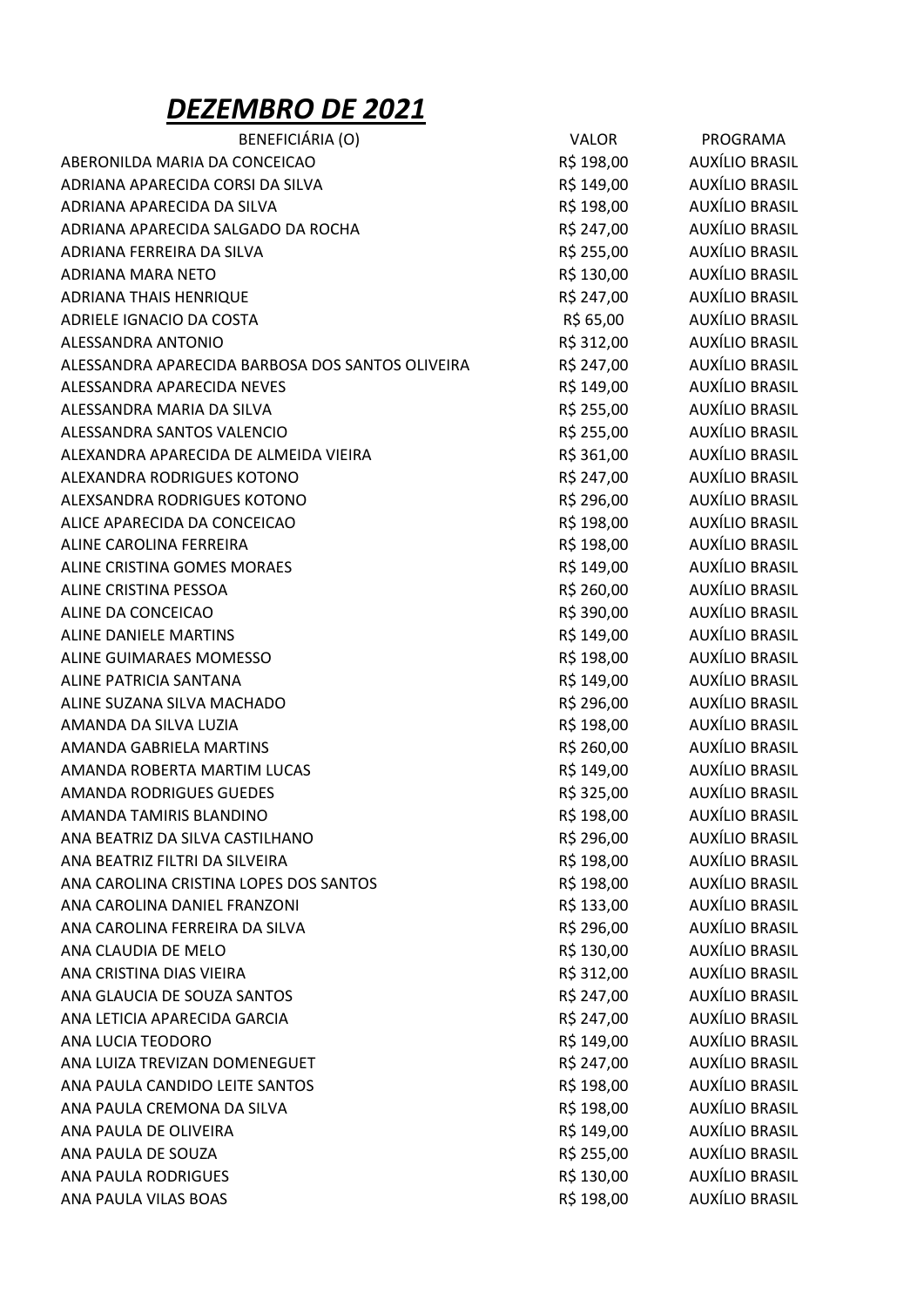| ANA RITA DE OLIVEIRA                         | R\$ 198,00 | AUXÍLIO BRASIL        |
|----------------------------------------------|------------|-----------------------|
| ANDREA FATIMA DE ANDRADE                     | R\$ 195,00 | <b>AUXÍLIO BRASIL</b> |
| ANDREIA BATISTA DE OLIVEIRA SILVA            | R\$ 255,00 | AUXÍLIO BRASIL        |
| ANDREIA BORGES DE OLIVEIRA                   | R\$ 130,00 | AUXÍLIO BRASIL        |
| ANDREIA CLAUDIA DOS SANTOS                   | R\$ 149,00 | AUXÍLIO BRASIL        |
| ANDREIA CRISTIANE DA SILVA GIMENEZ           | R\$ 157,00 | AUXÍLIO BRASIL        |
| ANDREIA CRISTINA ALVES ONGILIO               | R\$ 149,00 | AUXÍLIO BRASIL        |
| ANDREIA CRISTINA BATIZOCO                    | R\$ 247,00 | AUXÍLIO BRASIL        |
| ANDRESSA REGIANE APARECIDA BERNARDES         | R\$ 198,00 | AUXÍLIO BRASIL        |
| <b>ANDREZA MARTINS</b>                       | R\$ 149,00 | AUXÍLIO BRASIL        |
| ANGELA APARECIDA FERRANTI DIAS               | R\$ 296,00 | AUXÍLIO BRASIL        |
| ANGELA MARIA FERREIRA CAMPINEIRO SILVA       | R\$ 130,00 | AUXÍLIO BRASIL        |
| ANGELITA CRISTINA DE SOUZA                   | R\$ 195,00 | AUXÍLIO BRASIL        |
| ANGELITA FERREIRA DA COSTA                   | R\$ 214,00 | AUXÍLIO BRASIL        |
| <b>ANOIRAN DOS SANTOS MORAIS</b>             | R\$ 206,00 | AUXÍLIO BRASIL        |
| ANTONIA CELIA GOMES DOS SANTOS               | R\$ 149,00 | AUXÍLIO BRASIL        |
| ANTONIA KEULY SOARES DOS SANTOS              | R\$ 65,00  | AUXÍLIO BRASIL        |
| ANTONIA LUCIENE DE ARAUJO SILVA              | R\$ 149,00 | <b>AUXÍLIO BRASIL</b> |
| ANTONIA TEIXEIRA DA SILVA SIQUEIRA           | R\$ 65,00  | AUXÍLIO BRASIL        |
| APARECIDA BARBATO DA SILVA                   | R\$ 100,00 | AUXÍLIO BRASIL        |
| APARECIDA FATIMA DE AGUIAR SALES DE OLIVEIRA | R\$ 65,00  | AUXÍLIO BRASIL        |
| APARECIDA NATALINA ONOFRE                    | R\$ 149,00 | AUXÍLIO BRASIL        |
| ARIANE APARECIDA DE ALMEIDA                  | R\$ 198,00 | AUXÍLIO BRASIL        |
| ARIANE APARECIDA DE SOUZA                    | R\$ 247,00 | AUXÍLIO BRASIL        |
| AUANA REGI MARQUES DE OLIVEIRA               | R\$ 247,00 | AUXÍLIO BRASIL        |
| <b>AURILEIA DA COSTA BORGES</b>              | R\$ 206,00 | AUXÍLIO BRASIL        |
| <b>AURILENE MORAES GOMES</b>                 | R\$ 198,00 | AUXÍLIO BRASIL        |
| BARBARA SANTOS FERREIRA DE GOIS              | R\$ 149,00 | AUXÍLIO BRASIL        |
| <b>BEATRIZ LOPES BRAZ</b>                    | R\$ 455,00 | AUXÍLIO BRASIL        |
| BEATRIZ MICHELI DE LIMA                      | R\$ 149,00 | AUXÍLIO BRASIL        |
| <b>BIANCA DOS SANTOS CANDIDO</b>             | R\$ 204,00 | AUXÍLIO BRASIL        |
| <b>BIANCA SANTOS DE LIMA</b>                 | R\$ 247,00 | AUXÍLIO BRASIL        |
| <b>BIANCA SILVA DE LIMA</b>                  | R\$ 149,00 | <b>AUXÍLIO BRASIL</b> |
| <b>BRUNA DOLORES ANUNCIATO</b>               | R\$ 149,00 | AUXÍLIO BRASIL        |
| <b>BRUNA ELIZABETE ALVES</b>                 | R\$ 133,00 | AUXÍLIO BRASIL        |
| BRUNA SILVA DE SOUZA                         | R\$ 149,00 | AUXÍLIO BRASIL        |
| <b>CAIQUE MILANI</b>                         | R\$ 100,00 | AUXÍLIO BRASIL        |
| CAMILA ADRIELE APARECIDA RAMOS               | R\$ 84,00  | AUXÍLIO BRASIL        |
| CAMILA BOTELHO DA SILVA                      | R\$ 260,00 | AUXÍLIO BRASIL        |
| CAMILA CARVALHO CARDOSO                      | R\$ 149,00 | AUXÍLIO BRASIL        |
| CAMILA DOS SANTOS MARTINS THEODORO           | R\$ 390,00 | AUXÍLIO BRASIL        |
| <b>CAMILA GONCALVES</b>                      | R\$ 198,00 | AUXÍLIO BRASIL        |
| CAMILA WICHINHESKI ORLANDI                   | R\$ 198,00 | AUXÍLIO BRASIL        |
| CARINA APARECIDA MIGUEL                      | R\$ 260,00 | AUXÍLIO BRASIL        |
| <b>CARLA CRISTINA LEITE</b>                  | R\$ 100,00 | AUXÍLIO BRASIL        |
| <b>CARLA GIOVANA MIGUEL</b>                  | R\$ 198,00 | AUXÍLIO BRASIL        |
| <b>CARLA REGINA MENEZES</b>                  | R\$ 198,00 | AUXÍLIO BRASIL        |
| CARLEINE PEREIRA DA SILVA                    | R\$ 149,00 | AUXÍLIO BRASIL        |
| CAROLINA DE FATIMA SANTOS MARTINS            | R\$ 198,00 | <b>AUXÍLIO BRASIL</b> |
| CAROLINE LOURENCO DA SILVA                   | R\$ 325,00 | <b>AUXÍLIO BRASIL</b> |
|                                              |            |                       |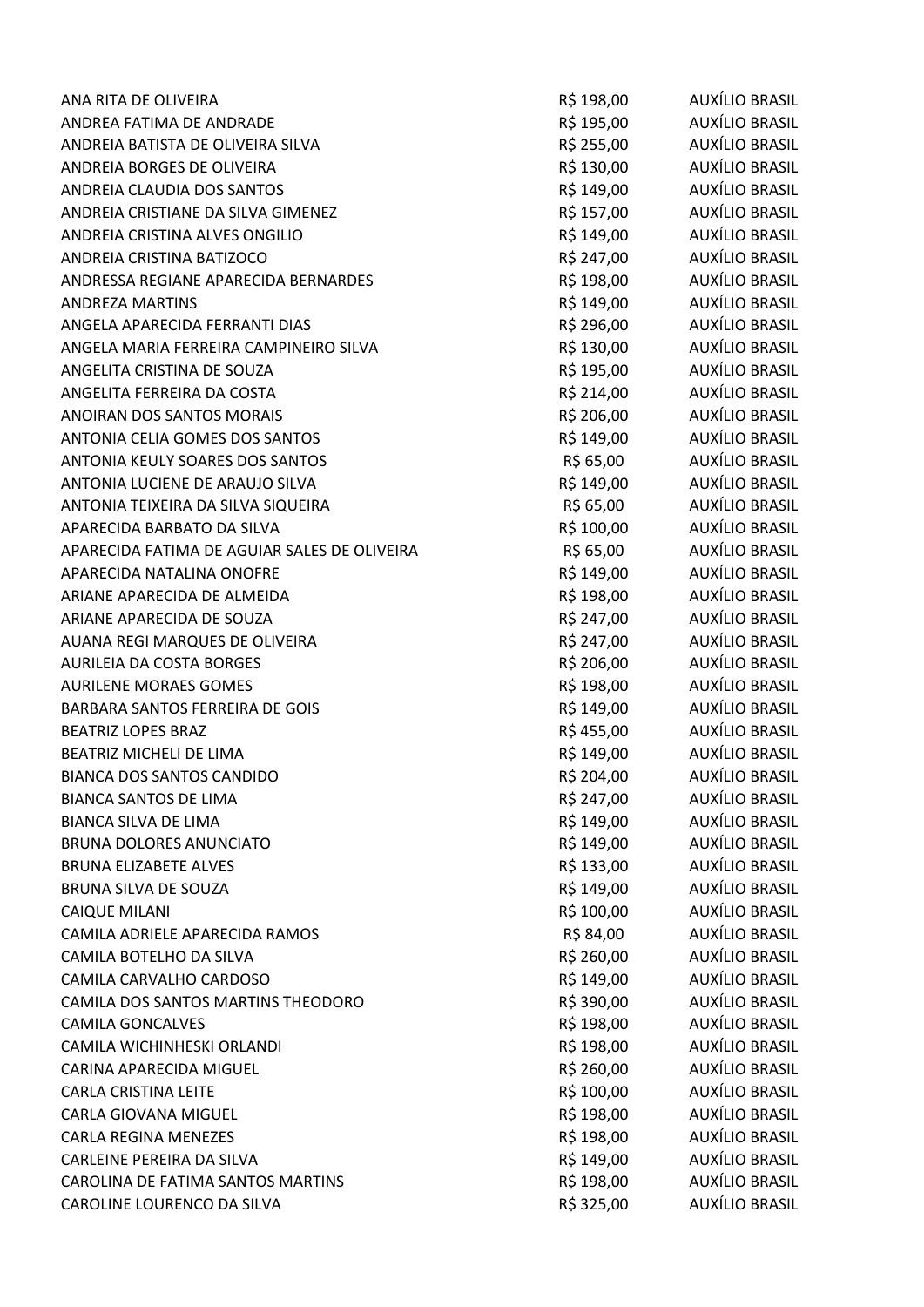| CINTIA CARLA SANTOS SILINGARDI             | R\$ 65,00  | AUXÍLIO BRASIL        |
|--------------------------------------------|------------|-----------------------|
| CINTIA CRISTINA PIRES REBELLO SANTANA      | R\$ 247,00 | <b>AUXÍLIO BRASIL</b> |
| CINTIA MAIRA DE OLIVEIRA                   | R\$ 198,00 | AUXÍLIO BRASIL        |
| <b>CINTIA MOURA</b>                        | R\$ 390,00 | AUXÍLIO BRASIL        |
| CLAUDIA PASSOS DA SILVA                    | R\$ 198,00 | AUXÍLIO BRASIL        |
| CLAUDIANA RODRIGUES DA SILVA               | R\$ 260,00 | AUXÍLIO BRASIL        |
| CLEIA APARECIDA DE CARVALHO SILVA          | R\$ 195,00 | AUXÍLIO BRASIL        |
| CLEIA REGIANE DOS SANTOS MARTINS           | R\$ 255,00 | AUXÍLIO BRASIL        |
| <b>CLELIA REGINA CESCON</b>                | R\$ 100,00 | AUXÍLIO BRASIL        |
| <b>CLEONICE ROMANO</b>                     | R\$ 100,00 | AUXÍLIO BRASIL        |
| CLERIA DE ARAUJO SANTOS DE SOUZA           | R\$ 325,00 | <b>AUXÍLIO BRASIL</b> |
| CRISCHELEN RAIANA ARAUJO DOS SANTOS        | R\$ 149,00 | AUXÍLIO BRASIL        |
| <b>CRISCIA TAINA ARANTES</b>               | R\$ 149,00 | AUXÍLIO BRASIL        |
| CRISLAINE APARECIDA UCHOA DE OLIVEIRA      | R\$ 149,00 | <b>AUXÍLIO BRASIL</b> |
| <b>CRISLAINE JAINE MINELLI ALVES</b>       | R\$ 247,00 | <b>AUXÍLIO BRASIL</b> |
| CRISLEIANE CRISTINA ALVES DOS SANTOS       | R\$ 198,00 | <b>AUXÍLIO BRASIL</b> |
| CRISTIANA APARECIDA VIEIRA VENTURA ALMEIDA | R\$ 100,00 | AUXÍLIO BRASIL        |
| CRISTIANA DIAS DE OLIVEIRA                 | R\$ 296,00 | AUXÍLIO BRASIL        |
| CRISTIANA MARIA MINELLI ALVES              | R\$ 149,00 | <b>AUXÍLIO BRASIL</b> |
| CRISTIANA SOUZA DE JESUS                   | R\$ 149,00 | AUXÍLIO BRASIL        |
| <b>CRISTIANE APARECIDA TELLES</b>          | R\$ 198,00 | AUXÍLIO BRASIL        |
| CRISTIANE APARECIDA UCHOA DE OLIVEIRA      | R\$ 149,00 | AUXÍLIO BRASIL        |
| <b>CRISTIANE LEONI</b>                     | R\$ 157,00 | AUXÍLIO BRASIL        |
| CRISTIANE ROSALINA FORCARELI RODRIGUES     | R\$ 325,00 | AUXÍLIO BRASIL        |
| CRISTIANI ESPINDOLA PEREIRA                | R\$ 149,00 | AUXÍLIO BRASIL        |
| CRISTINA APARECIDA SIQUEIRA                | R\$ 149,00 | <b>AUXÍLIO BRASIL</b> |
| CRISTINA DE JESUS SOUSA                    | R\$ 206,00 | AUXÍLIO BRASIL        |
| CRISTYANE COSTA GONCALVES AMARAL           | R\$ 198,00 | AUXÍLIO BRASIL        |
| DAIANA APARECIDA SILVA DOS SANTOS          | R\$ 68,00  | AUXÍLIO BRASIL        |
| DAIANA SILVA ALVES                         | R\$ 149,00 | AUXÍLIO BRASIL        |
| DAIANE ALVES DA COSTA                      | R\$ 149,00 | <b>AUXÍLIO BRASIL</b> |
| DAIANE CRISTINA FERREIRA DA SILVA          | R\$ 353,00 | <b>AUXÍLIO BRASIL</b> |
| DAIANE DOS SANTOS ARAUJO                   | R\$ 304,00 | <b>AUXÍLIO BRASIL</b> |
| DAIANE SILVA RODRIGUES                     | R\$ 157,00 | AUXÍLIO BRASIL        |
| <b>DAIRA FERREIRA LOPES</b>                | R\$ 279,00 | <b>AUXÍLIO BRASIL</b> |
| DALIANE MARTINS DA COSTA                   | R\$ 198,00 | AUXÍLIO BRASIL        |
| DANDARA TAIS QUEIROZ SIMISIC               | R\$ 149,00 | AUXÍLIO BRASIL        |
| DANIELA CRISTIANE POPOLIN BEZERRA          | R\$ 198,00 | AUXÍLIO BRASIL        |
| DANIELA GOMES DOS SANTOS                   | R\$ 247,00 | AUXÍLIO BRASIL        |
| DANIELE CRISTINE BUENO                     | R\$ 130,00 | <b>AUXÍLIO BRASIL</b> |
| DARA MONIQUE DE MELLO PICAO                | R\$ 149,00 | AUXÍLIO BRASIL        |
| DARCILIA FRANCISCA DOS SANTOS              | R\$ 195,00 | AUXÍLIO BRASIL        |
| DEBORA ALINE DA SILVA ANTONIO              | R\$ 260,00 | <b>AUXÍLIO BRASIL</b> |
| DEBORA ALVES DE SOUZA                      | R\$ 247,00 | AUXÍLIO BRASIL        |
| DEBORA QUINTINO DA SILVA ALVES             | R\$ 198,00 | <b>AUXÍLIO BRASIL</b> |
| <b>DEBORA VIEIRA RODRIGUES</b>             | R\$ 247,00 | AUXÍLIO BRASIL        |
| DEISE DE OLIVEIRA SILVA                    | R\$ 255,00 | AUXÍLIO BRASIL        |
| DELAIDE VIEIRA DA SILVA                    | R\$ 260,00 | AUXÍLIO BRASIL        |
| DENISE APARECIDA PRIZANTELLI               | R\$ 100,00 | AUXÍLIO BRASIL        |
| DIVINA JULIANA SOARES FREIRE               | R\$ 149,00 | AUXÍLIO BRASIL        |
|                                            |            |                       |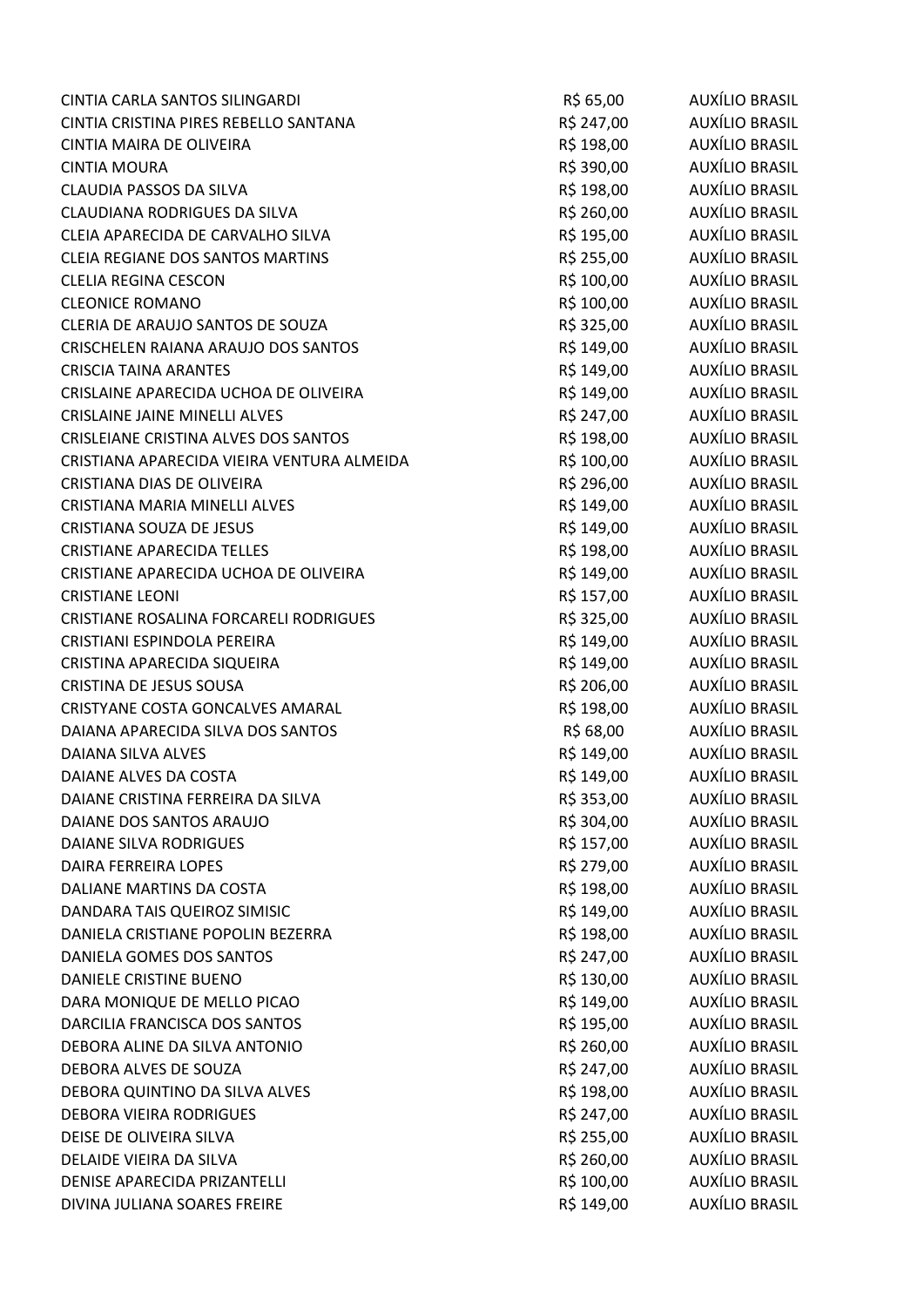| <b>DRIELLI PRISCILA BESSA</b>                 | R\$ 149,00 | AUXÍLIO BRASIL        |
|-----------------------------------------------|------------|-----------------------|
| EDICLEIA APARECIDA SIQUEIRA                   | R\$ 130,00 | AUXÍLIO BRASIL        |
| EDILAINE CRISTINA DA SILVA                    | R\$ 296,00 | AUXÍLIO BRASIL        |
| EDILEUSA COSTA DE SOUZA                       | R\$ 157,00 | AUXÍLIO BRASIL        |
| EDINEIA ADRIANA OLIVEIRA DE MELO              | R\$ 390,00 | AUXÍLIO BRASIL        |
| EDNA APARECIDA DALTOSO MACEDO                 | R\$ 260,00 | AUXÍLIO BRASIL        |
| EDNA CANDIDO DA SILVEIRA FERREIRA             | R\$ 65,00  | <b>AUXÍLIO BRASIL</b> |
| EDNEIA FABIANA DOS SANTOS SIQUEIRA            | R\$ 198,00 | AUXÍLIO BRASIL        |
| EDNEIA QUINTINO DA SILVA LIMA                 | R\$ 255,00 | AUXÍLIO BRASIL        |
| ELAINE CRISTINA DE OLIVEIRA DOS SANTOS        | R\$ 198,00 | AUXÍLIO BRASIL        |
| ELAINE DA SILVA LEAL                          | R\$ 198,00 | AUXÍLIO BRASIL        |
| ELAINE DE OLIVEIRA MARQUES PINTO              | R\$ 149,00 | <b>AUXÍLIO BRASIL</b> |
| ELAINE SILVA MIRANDA RIBEIRO                  | R\$ 247,00 | AUXÍLIO BRASIL        |
| ELENILSA FERREIRA LIMA SOUSA                  | R\$ 130,00 | AUXÍLIO BRASIL        |
| <b>ELEURDES BONIFACIO</b>                     | R\$ 100,00 | <b>AUXÍLIO BRASIL</b> |
| ELIANA APARECIDA RUBINATO MACHADO             | R\$ 255,00 | <b>AUXÍLIO BRASIL</b> |
| ELIANA ARAUJO DA SILVA                        | R\$ 149,00 | AUXÍLIO BRASIL        |
| ELIANE CRISTINA DE OLIVEIRA                   | R\$ 149,00 | <b>AUXÍLIO BRASIL</b> |
| ELIANE DA SILVA COSTA                         | R\$ 304,00 | <b>AUXÍLIO BRASIL</b> |
| ELIANE PEREIRA DA SILVA                       | R\$ 247,00 | AUXÍLIO BRASIL        |
| ELIBAMA RAMOS DE SOUZA                        | R\$ 304,00 | AUXÍLIO BRASIL        |
| ELIENE APARECIDA LIMA DE OLIVEIRA             | R\$ 100,00 | <b>AUXÍLIO BRASIL</b> |
| ELIENE DA SILVA CARVALHO CECILIO              | R\$ 195,00 | AUXÍLIO BRASIL        |
| ELINALVA DA SILVA MORAES                      | R\$ 130,00 | AUXÍLIO BRASIL        |
| ELISABETE ALVES PEREIRA                       | R\$ 130,00 | <b>AUXÍLIO BRASIL</b> |
| ELISABETE CRISTINA DE OLIVEIRA                | R\$ 260,00 | <b>AUXÍLIO BRASIL</b> |
| ELISABETE DE OLIVEIRA                         | R\$ 157,00 | <b>AUXÍLIO BRASIL</b> |
| ELISANGELA DE OLIVEIRA SILVA                  | R\$ 247,00 | AUXÍLIO BRASIL        |
| ELISANGELA GODOY TOMAZ                        | R\$ 325,00 | <b>AUXÍLIO BRASIL</b> |
| ELISSANDRA DA SILVA PEREIRA                   | R\$ 215,00 | <b>AUXÍLIO BRASIL</b> |
| ELIZANGELA DE JESUS SOUZA                     | R\$ 198,00 | <b>AUXÍLIO BRASIL</b> |
| ELIZANGELA DIAS DA SILVA                      | R\$ 130,00 | <b>AUXÍLIO BRASIL</b> |
| <b>ELZA DOS SANTOS</b>                        | R\$ 157,00 | <b>AUXÍLIO BRASIL</b> |
| ELZENIR RIBEIRO DOS SANTOS SANCHEZ            | R\$ 149,00 | <b>AUXÍLIO BRASIL</b> |
| <b>ERCI DOS REIS</b>                          | R\$ 100,00 | <b>AUXÍLIO BRASIL</b> |
| ESTELA APARECIDA CANDIDO LEITE                | R\$ 390,00 | <b>AUXÍLIO BRASIL</b> |
| <b>EVA DOS SANTOS ARAGAO</b>                  | R\$ 296,00 | AUXÍLIO BRASIL        |
| EVANDERLENE CARDOSO D AVILA                   | R\$ 198,00 | <b>AUXÍLIO BRASIL</b> |
| EVELY APARECIDA CAMARA DA ROCHA               | R\$ 279,00 | AUXÍLIO BRASIL        |
| FABIANA DA SILVA                              | R\$ 390,00 | AUXÍLIO BRASIL        |
| FABIANA GUILHERMITTI DOS SANTOS               | R\$ 198,00 | AUXÍLIO BRASIL        |
| <b>FABIANA RODRIGUES PEIXOTO</b>              | R\$ 390,00 | AUXÍLIO BRASIL        |
| <b>FABIOLA MARTINS</b>                        | R\$ 198,00 | AUXÍLIO BRASIL        |
| FABIOLA ORIANE DE LIMA FIDELIS ROMANI         | R\$ 149,00 | <b>AUXÍLIO BRASIL</b> |
| FABRICIA NAPOLIANA LOPES DOS SANTOS           | R\$ 260,00 | <b>AUXÍLIO BRASIL</b> |
| FATIMA APARECIDA QUINTINO DA SILVA VENTRESCHI | R\$ 65,00  | <b>AUXÍLIO BRASIL</b> |
| FERNANDA DONIZETE MARTINS                     | R\$ 198,00 | AUXÍLIO BRASIL        |
| FERNANDA TRIGO JERONIMO                       | R\$ 296,00 | AUXÍLIO BRASIL        |
| FERNANDA VIEIRA DE JESUS BANQUERI             | R\$ 195,00 | <b>AUXÍLIO BRASIL</b> |
| FLAVIA MARIA DA SILVA                         | R\$ 149,00 | <b>AUXÍLIO BRASIL</b> |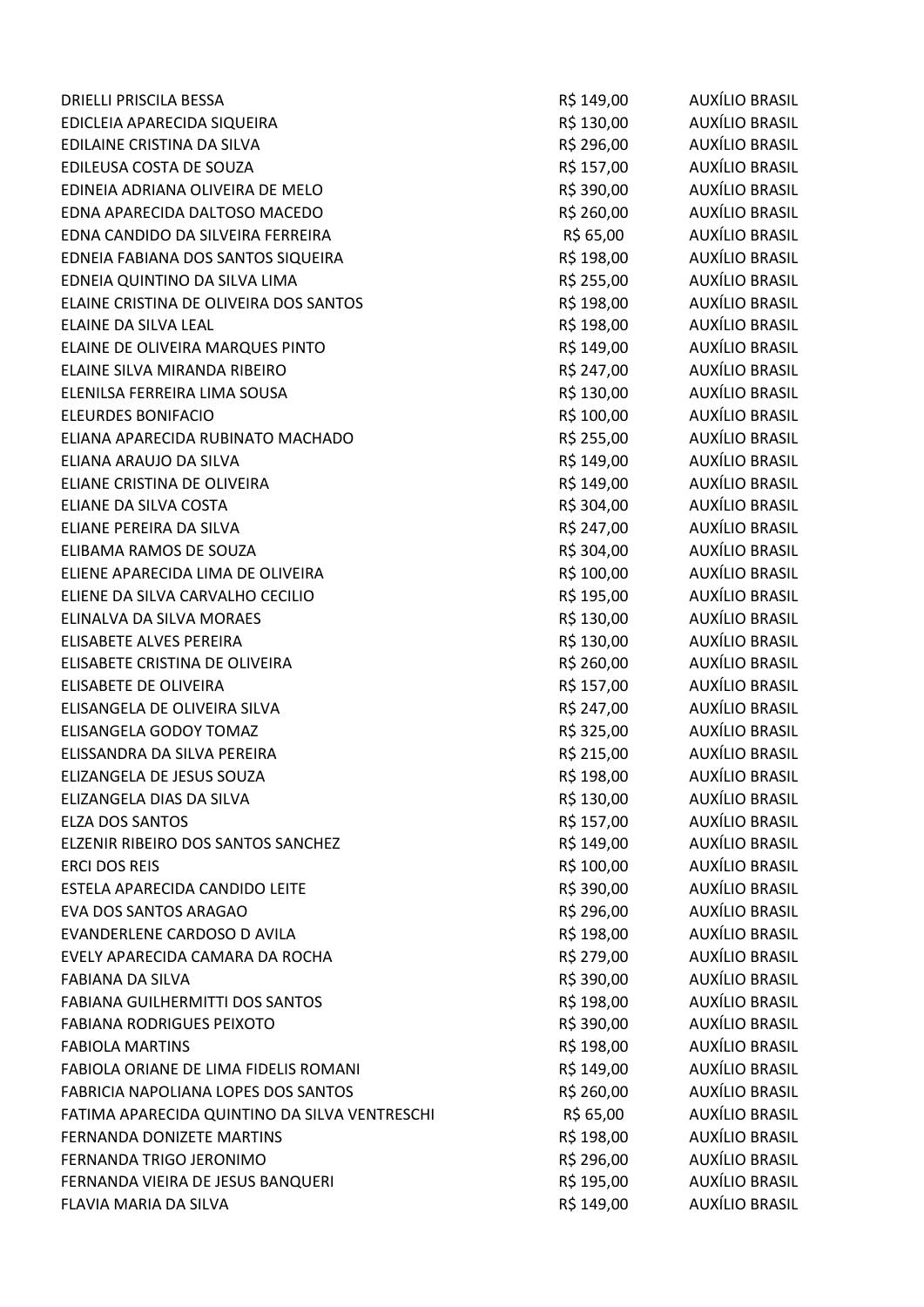| FLAVIA MARIA DA SILVA VALENTIN              | R\$ 149,00 | AUXÍLIO BRASIL        |
|---------------------------------------------|------------|-----------------------|
| <b>FRANCIELE FLORENTINO FELIX</b>           | R\$ 195,00 | AUXÍLIO BRASIL        |
| FRANCILENE SANTANA MORAES                   | R\$ 260,00 | AUXÍLIO BRASIL        |
| <b>FRANCILENE SOUZA BORGES</b>              | R\$ 149,00 | AUXÍLIO BRASIL        |
| FRANCISCA DE ARAUJO QUEIROZ                 | R\$ 206,00 | AUXÍLIO BRASIL        |
| FRANCISCA DE JESUS VIEIRA PIOVANI           | R\$ 65,00  | AUXÍLIO BRASIL        |
| FRANCISCA LUCICLEIDE DA SILVA RONCARI       | R\$ 198,00 | AUXÍLIO BRASIL        |
| FRANCISCA TEIXEIRA DA SILVA NOGUEIRA        | R\$ 130,00 | AUXÍLIO BRASIL        |
| <b>GABRIELA MARTINS DA SILVA VICENTINI</b>  | R\$ 260,00 | AUXÍLIO BRASIL        |
| <b>GEOVANA CRISTINA DE SOUZA</b>            | R\$ 198,00 | AUXÍLIO BRASIL        |
| <b>GEOVANA FRANCIELI BALBINO</b>            | R\$ 149,00 | AUXÍLIO BRASIL        |
| GETULIO VARGAS LIMA DE OLIVEIRA             | R\$ 100,00 | AUXÍLIO BRASIL        |
| <b>GILBERTO TOSTES</b>                      | R\$ 130,00 | AUXÍLIO BRASIL        |
| GILKA FLAVIANA GALVES MITSUNAGA             | R\$ 195,00 | AUXÍLIO BRASIL        |
| <b>GIOVANA NATALIA DA SILVA</b>             | R\$ 65,00  | AUXÍLIO BRASIL        |
| <b>GISELE ADRIANA PEREIRA REIS</b>          | R\$ 325,00 | AUXÍLIO BRASIL        |
| <b>GISELE APARECIDA FELISBERTO</b>          | R\$ 247,00 | AUXÍLIO BRASIL        |
| <b>GISELE APARECIDA MAGRON</b>              | R\$ 130,00 | AUXÍLIO BRASIL        |
| <b>GISELE BORGES BERTELI</b>                | R\$ 130,00 | <b>AUXÍLIO BRASIL</b> |
| GISELE GONZAGA DA SILVA LABOZZI             | R\$ 65,00  | AUXÍLIO BRASIL        |
| GISLAINE APARECIDA GARCIA NICESIO DE MORAIS | R\$ 157,00 | AUXÍLIO BRASIL        |
| <b>GISLAINE LAZARO BERCHELI</b>             | R\$ 247,00 | AUXÍLIO BRASIL        |
| <b>GISLAINE PRISCILA DE ANDRADE</b>         | R\$ 149,00 | AUXÍLIO BRASIL        |
| <b>GLAICE RODRIGUES DE ALMEIDA</b>          | R\$ 198,00 | AUXÍLIO BRASIL        |
| <b>GRACELIA ALVES DA SILVA</b>              | R\$ 149,00 | AUXÍLIO BRASIL        |
| <b>GRACIELE RODRIGUES CANDIDO</b>           | R\$ 198,00 | AUXÍLIO BRASIL        |
| <b>GRAZIELA MACIEL TEODORO</b>              | R\$ 65,00  | AUXÍLIO BRASIL        |
| GRAZIELA SILVIA SANTOS DE SOUZA             | R\$ 206,00 | AUXÍLIO BRASIL        |
| HELEM CRISTINA DE OLIVEIRA                  | R\$ 198,00 | AUXÍLIO BRASIL        |
| HELIANA APARECIDA BERCHELI                  | R\$ 206,00 | AUXÍLIO BRASIL        |
| HELIANA APARECIDA DONIZETI ELIAS            | R\$ 65,00  | <b>AUXÍLIO BRASIL</b> |
| IAMARA DE SOUZA COSTA                       | R\$ 198,00 | AUXÍLIO BRASIL        |
| <b>IANDRA APARECIDA DE JESUS</b>            | R\$ 263,00 | <b>AUXÍLIO BRASIL</b> |
| <b>IASMIN FERNANDA IZAIAS DE BRITO</b>      | R\$ 149,00 | AUXÍLIO BRASIL        |
| <b>IDENIR FERREIRA DA SILVA</b>             | R\$ 100,00 | AUXÍLIO BRASIL        |
| IMACULADA APARECIDA DE OLIVEIRA             | R\$ 100,00 | AUXÍLIO BRASIL        |
| INES CAETANO DE CARVALHO                    | R\$ 149,00 | AUXÍLIO BRASIL        |
| IOHANA MICAELI DE OLIVEIRA SILVA            | R\$ 149,00 | AUXÍLIO BRASIL        |
| IRENE PEREIRA BRITO DOURADO                 | R\$ 130,00 | AUXÍLIO BRASIL        |
| <b>ISABEL APARECIDA SIMONETTI</b>           | R\$ 198,00 | <b>AUXÍLIO BRASIL</b> |
| <b>ISLEI SIQUEIRA THOMAZ</b>                | R\$ 130,00 | <b>AUXÍLIO BRASIL</b> |
| ITALA APARECIDA DA SILVA MOTA DE SOUZA      | R\$ 149,00 | AUXÍLIO BRASIL        |
| IVANA PEREIRA DOS SANTOS XAVIER             | R\$ 325,00 | <b>AUXÍLIO BRASIL</b> |
| IVANEIDE ALCANTARA CARVALHO                 | R\$ 157,00 | AUXÍLIO BRASIL        |
| <b>IVANETE DE OLIVEIRA</b>                  | R\$ 149,00 | <b>AUXÍLIO BRASIL</b> |
| IVETE DE OLIVEIRA SOUZA                     | R\$ 157,00 | AUXÍLIO BRASIL        |
| <b>IVETE DOS SANTOS SILINGARDI</b>          | R\$ 65,00  | AUXÍLIO BRASIL        |
| IVONE DOMINGOS DE OLIVEIRA                  | R\$ 198,00 | AUXÍLIO BRASIL        |
| <b>IVONE RODRIGUES BARBOSA</b>              | R\$ 100,00 | <b>AUXÍLIO BRASIL</b> |
| IZILDA APARECIDA OLIVEIRA                   | R\$ 198,00 | <b>AUXÍLIO BRASIL</b> |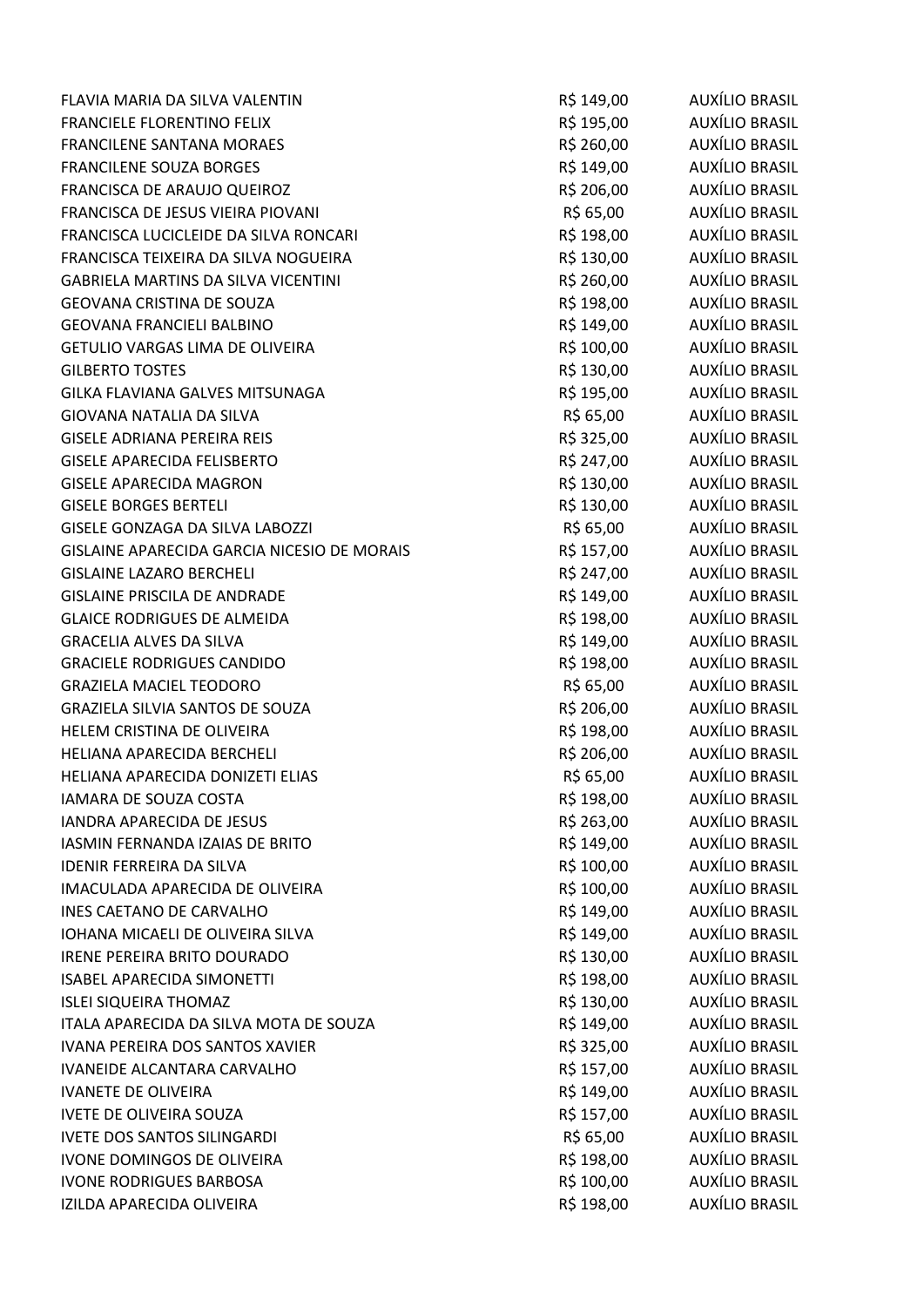| JAIANE LUZ DE SOUSA                     | R\$ 198,00 | AUXÍLIO BRASIL        |
|-----------------------------------------|------------|-----------------------|
| JANAINA BERNARDES NICOLAU               | R\$ 260,00 | AUXÍLIO BRASIL        |
| JANAINA DA SILVA SANTANA                | R\$ 149,00 | AUXÍLIO BRASIL        |
| JANAINA GRAZIELA VIEIRA                 | R\$ 149,00 | AUXÍLIO BRASIL        |
| <b>JANAINA RAMOS MONTEIRO</b>           | R\$ 149,00 | AUXÍLIO BRASIL        |
| JANNICA TEIXEIRA LELE MITSUNAGA         | R\$ 130,00 | AUXÍLIO BRASIL        |
| JAQUELINE APARECIDA BARBOSA             | R\$ 260,00 | <b>AUXÍLIO BRASIL</b> |
| JAQUELINE DA SILVA MIGUEL               | R\$ 149,00 | AUXÍLIO BRASIL        |
| JAQUELINE DE OLIVEIRA SALES             | R\$ 247,00 | AUXÍLIO BRASIL        |
| JAQUELINE MARIA NERIS                   | R\$ 195,00 | AUXÍLIO BRASIL        |
| JAYNE FRANCIELI PRIGNOLATO              | R\$ 198,00 | AUXÍLIO BRASIL        |
| JENIFER FRANCIELE DA COSTA SILVA        | R\$ 198,00 | AUXÍLIO BRASIL        |
| <b>JENIFER GOMES</b>                    | R\$ 198,00 | AUXÍLIO BRASIL        |
| JENIFER TOZARINI DOS SANTOS             | R\$ 247,00 | AUXÍLIO BRASIL        |
| JENIFFER CRISTINA DE PAULA              | R\$ 198,00 | AUXÍLIO BRASIL        |
| JENNIFFER CAROLINE DOS SANTOS ALEXANDRE | R\$ 198,00 | AUXÍLIO BRASIL        |
| <b>JESSICA CARLA DOS SANTOS</b>         | R\$ 247,00 | AUXÍLIO BRASIL        |
| <b>JESSICA CAROLINA ALVES</b>           | R\$ 130,00 | AUXÍLIO BRASIL        |
| JESSICA CRISTINA DA SILVA CAMPOS        | R\$ 247,00 | <b>AUXÍLIO BRASIL</b> |
| JESSICA CRISTINA DE OLIVEIRA FERRANTI   | R\$ 195,00 | AUXÍLIO BRASIL        |
| JESSICA DAYANE DA ROCHA REZENDE         | R\$ 149,00 | <b>AUXÍLIO BRASIL</b> |
| JESSICA DE SOUSA PEREIRA                | R\$ 345,00 | AUXÍLIO BRASIL        |
| <b>JESSICA MANTOVANI SILVA</b>          | R\$ 198,00 | <b>AUXÍLIO BRASIL</b> |
| JESSICA MARA VENEZIA HIPOLITO           | R\$ 198,00 | AUXÍLIO BRASIL        |
| <b>JESSICA SAMARA PEREIRA BRITO</b>     | R\$ 247,00 | AUXÍLIO BRASIL        |
| JESSICA TAMIRIS SILVA MACHADO           | R\$ 198,00 | <b>AUXÍLIO BRASIL</b> |
| JHENNIFER APARECIDA DOS SANTOS FIDELIS  | R\$ 149,00 | AUXÍLIO BRASIL        |
| JOANA DARC DE BRITO CARVALHO DE PAIVA   | R\$ 157,00 | AUXÍLIO BRASIL        |
| JOANA DARC SOARES DOS SANTOS            | R\$ 198,00 | AUXÍLIO BRASIL        |
| JOANA DE SOUZA BRAGA                    | R\$ 206,00 | AUXÍLIO BRASIL        |
| JOICE COSTA DE SOUZA ALVES              | R\$ 130,00 | AUXÍLIO BRASIL        |
| JOICE LEANDRA CARDOSO DA SILVA          | R\$ 65,00  | AUXÍLIO BRASIL        |
| JOSE APARECIDO DOS SANTOS               | R\$ 65,00  | <b>AUXÍLIO BRASIL</b> |
| JOSE JORGE DE SOUZA                     | R\$ 102,00 | AUXÍLIO BRASIL        |
| JOSEANE MARIA DA SILVA DOS SANTOS       | R\$ 198,00 | AUXÍLIO BRASIL        |
| JOSEFA ALVES DE ARAUJO                  | R\$ 130,00 | AUXÍLIO BRASIL        |
| JOSIANE APARECIDA DE OLIVEIRA DE PAULO  | R\$ 296,00 | AUXÍLIO BRASIL        |
| JOSIANE DOS REIS ALEXANDRE              | R\$ 255,00 | AUXÍLIO BRASIL        |
| JOSIANE FRANCIELE PEREIRA               | R\$ 149,00 | AUXÍLIO BRASIL        |
| <b>JOSIANE MOURA</b>                    | R\$ 198,00 | <b>AUXÍLIO BRASIL</b> |
| JOSILENE EUGENIA DE OLIVEIRA SILVA      | R\$ 206,00 | AUXÍLIO BRASIL        |
| JOSIMARA CRISTINA NARCISO DE PAULA      | R\$ 247,00 | AUXÍLIO BRASIL        |
| JOSINEIDE GOMES DE JESUS                | R\$ 206,00 | AUXÍLIO BRASIL        |
| <b>JUCILEIDE DE SOUSA</b>               | R\$ 206,00 | AUXÍLIO BRASIL        |
| <b>JULI GRACIELA BATISTA</b>            | R\$ 255,00 | <b>AUXÍLIO BRASIL</b> |
| <b>JULIA CAMILA RODRIGUES ORIEL</b>     | R\$ 149,00 | AUXÍLIO BRASIL        |
| <b>JULIANA APARECIDA DE JESUS</b>       | R\$ 304,00 | AUXÍLIO BRASIL        |
| JULIANA APARECIDA PENGO REIS            | R\$ 255,00 | AUXÍLIO BRASIL        |
| JULIANA CRISTINA ALCANTARA              | R\$ 345,00 | <b>AUXÍLIO BRASIL</b> |
| JULIANA CRISTINA DE OLIVEIRA            | R\$ 130,00 | AUXÍLIO BRASIL        |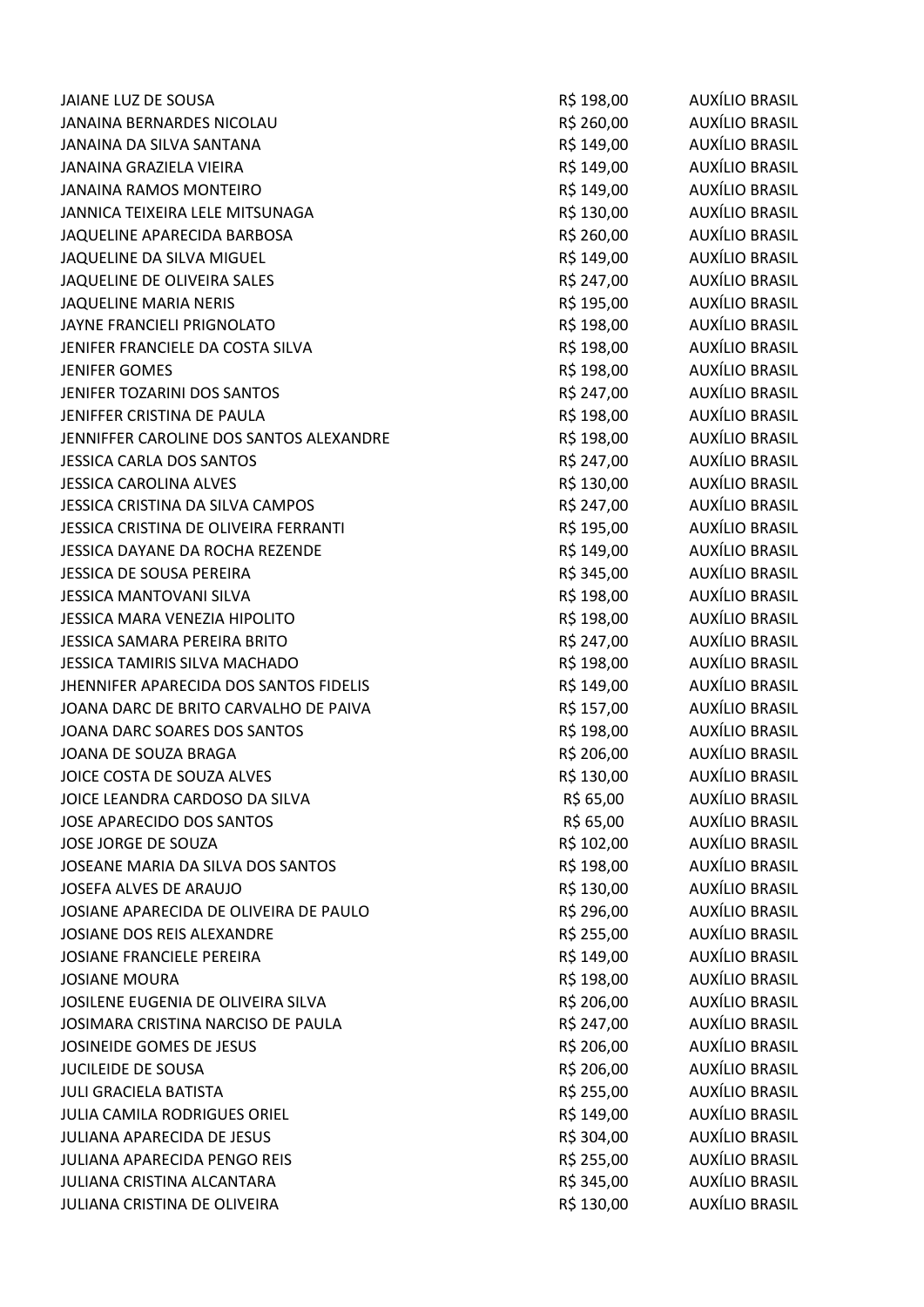| JULIANA FERNANDA RODRIGUES BARBOSA            | R\$ 198,00 | AUXÍLIO BRASIL        |
|-----------------------------------------------|------------|-----------------------|
| <b>JULIANA FERREIRA DO CARMO</b>              | R\$ 198,00 | AUXÍLIO BRASIL        |
| JULIANA MARQUES TEODORO DE OLIVEIRA           | R\$ 130,00 | AUXÍLIO BRASIL        |
| <b>JULIANA PATRICIA MINELLI</b>               | R\$ 149,00 | AUXÍLIO BRASIL        |
| <b>JULIANA SARAIVA DE BRITO</b>               | R\$ 195,00 | AUXÍLIO BRASIL        |
| JULIO CESAR DE CARVALHO                       | R\$ 130,00 | AUXÍLIO BRASIL        |
| <b>JUSELENA FERREIRA DA SILVA</b>             | R\$ 100,00 | <b>AUXÍLIO BRASIL</b> |
| <b>KAREN GONCALVES ROCHA</b>                  | R\$ 65,00  | AUXÍLIO BRASIL        |
| KARINE FERREIRA PINHEIRO DA CONCEICAO ANTONIO | R\$ 247,00 | AUXÍLIO BRASIL        |
| KAROLAINE CRISTINA IZAIAS                     | R\$ 149,00 | AUXÍLIO BRASIL        |
| KATIA REGINA KOTONO                           | R\$ 206,00 | AUXÍLIO BRASIL        |
| KATIANA LIMA SANTOS                           | R\$ 198,00 | <b>AUXÍLIO BRASIL</b> |
| <b>KEILIANE MENDES MARTINS</b>                | R\$ 296,00 | AUXÍLIO BRASIL        |
| KEILIENE APARECIDA DE SOUZA                   | R\$ 198,00 | AUXÍLIO BRASIL        |
| KELI CRISTINA DOS SANTOS                      | R\$ 149,00 | AUXÍLIO BRASIL        |
| <b>KELLER DE PAULA FARIAS</b>                 | R\$ 390,00 | <b>AUXÍLIO BRASIL</b> |
| KELLY CAMILA SILVA DAS VIRGENS                | R\$ 195,00 | <b>AUXÍLIO BRASIL</b> |
| <b>KELLY CRISTINA QUEIROZ</b>                 | R\$ 65,00  | <b>AUXÍLIO BRASIL</b> |
| LAENE CRISTINA BALBINO RODRIGUES              | R\$ 198,00 | <b>AUXÍLIO BRASIL</b> |
| LAIANE APARECIDA RAMOS DOS SANTOS             | R\$ 198,00 | AUXÍLIO BRASIL        |
| LAIS AMANDA DE SOUSA SILVA                    | R\$ 296,00 | AUXÍLIO BRASIL        |
| LAIS CRISTINA DA SILVA PINHO                  | R\$ 149,00 | AUXÍLIO BRASIL        |
| LAISSA SOARES PEREIRA                         | R\$ 149,00 | AUXÍLIO BRASIL        |
| LARA BEATRIZ DE BRITO VALERIANO               | R\$ 149,00 | AUXÍLIO BRASIL        |
| LARISSA PEREIRA RODRIGUES DO NASCIMENTO       | R\$ 130,00 | AUXÍLIO BRASIL        |
| LARISSA TATIANE SOUSA SILVA                   | R\$ 149,00 | <b>AUXÍLIO BRASIL</b> |
| LARISSA ZELIA RONCARI                         | R\$ 198,00 | <b>AUXÍLIO BRASIL</b> |
| LARYSSA FERREIRA DE OLIVEIRA RIBEIRO          | R\$ 149,00 | AUXÍLIO BRASIL        |
| LAURA DE OLIVEIRA                             | R\$ 100,00 | AUXÍLIO BRASIL        |
| LEANDRA CARVALHO LIMA                         | R\$ 328,00 | <b>AUXÍLIO BRASIL</b> |
| LEANDRA MARCIA QUINTINO OLIVEIRA              | R\$ 195,00 | <b>AUXÍLIO BRASIL</b> |
| LEIA CRISTINA PUGGINA                         | R\$ 247,00 | AUXÍLIO BRASIL        |
| LEIA DO CARMO SANTOS                          | R\$ 133,00 | <b>AUXÍLIO BRASIL</b> |
| LEIDIANE LETICIA COLOMBARI                    | R\$ 325,00 | <b>AUXÍLIO BRASIL</b> |
| LEILIANE MIGUEL MACIEIRA LUCRECIO             | R\$ 296,00 | <b>AUXÍLIO BRASIL</b> |
| LEIRIANE APARECIDA DE ALMEIDA                 | R\$ 247,00 | <b>AUXÍLIO BRASIL</b> |
| LETICIA APARECIDA PRADO                       | R\$ 149,00 | <b>AUXÍLIO BRASIL</b> |
| LETICIA BIANCA DE SOUSA BLANDINO              | R\$ 130,00 | <b>AUXÍLIO BRASIL</b> |
| LETICIA DA SILVA DE MORAES                    | R\$ 260,00 | <b>AUXÍLIO BRASIL</b> |
| <b>LIGIA DE FATIMA MARTINS</b>                | R\$ 312,00 | <b>AUXÍLIO BRASIL</b> |
| LILIAN APARECIDA DE CASTRO SANTOS             | R\$ 260,00 | AUXÍLIO BRASIL        |
| LILIANE SILVA SANTOS                          | R\$ 198,00 | <b>AUXÍLIO BRASIL</b> |
| LIRIAN CRISTINA PACHECO                       | R\$ 149,00 | <b>AUXÍLIO BRASIL</b> |
| LIZLARA NAIANE DE OLIVEIRA DA SILVA           | R\$ 198,00 | <b>AUXÍLIO BRASIL</b> |
| LORRAINE EDUARDA DE SOUSA                     | R\$ 149,00 | <b>AUXÍLIO BRASIL</b> |
| LOURDES ROBERTA DOS SANTOS                    | R\$ 247,00 | <b>AUXÍLIO BRASIL</b> |
| LUANA APARECIDA DA SILVA                      | R\$ 247,00 | AUXÍLIO BRASIL        |
| LUANA APARECIDA RODRIGUES DE JESUS            | R\$ 130,00 | AUXÍLIO BRASIL        |
| LUANA BEATRIZ DA SILVA                        | R\$ 149,00 | <b>AUXÍLIO BRASIL</b> |
| LUANA SHELIDA SALES                           | R\$ 198,00 | <b>AUXÍLIO BRASIL</b> |
|                                               |            |                       |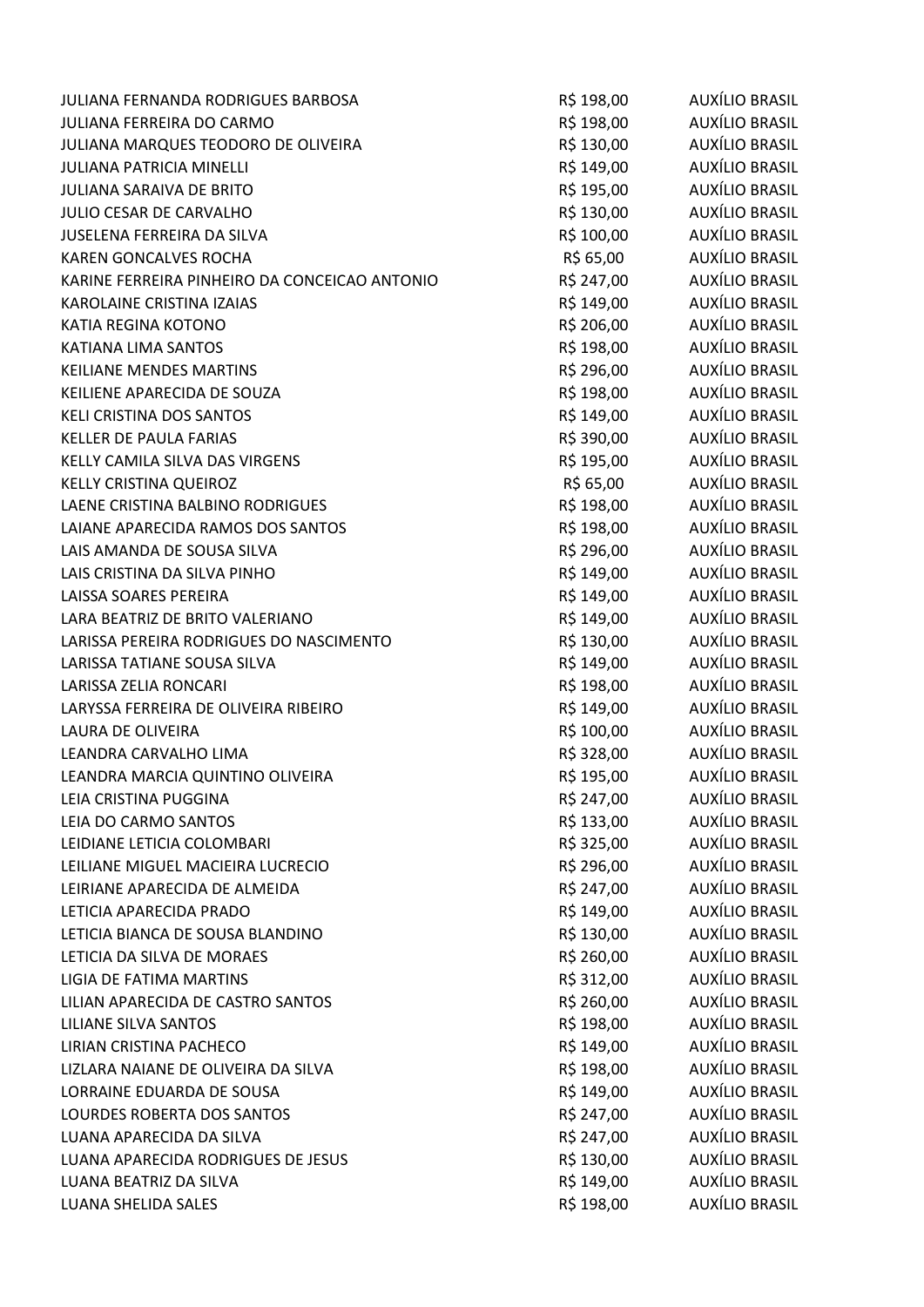| LUCIA COZERO                            | R\$ 296,00 | AUXÍLIO BRASIL        |
|-----------------------------------------|------------|-----------------------|
| LUCIA HELENA MAGRON                     | R\$ 157,00 | AUXÍLIO BRASIL        |
| LUCIA HELENA PATRICIO DE NOVAIS         | R\$ 206,00 | <b>AUXÍLIO BRASIL</b> |
| LUCIANA BORGES VENANCIO                 | R\$ 206,00 | <b>AUXÍLIO BRASIL</b> |
| LUCIANA DA SILVA                        | R\$ 198,00 | AUXÍLIO BRASIL        |
| LUCIANA DONIZETI ALVES                  | R\$ 247,00 | AUXÍLIO BRASIL        |
| LUCIANA MACHINI                         | R\$ 157,00 | <b>AUXÍLIO BRASIL</b> |
| LUCIANA MARIA FERREIRA                  | R\$ 198,00 | AUXÍLIO BRASIL        |
| LUCIANI FERREIRA DA SILVA CHICONI       | R\$ 206,00 | <b>AUXÍLIO BRASIL</b> |
| LUCILENE CRISTINA PIOVANI ANDRADE       | R\$ 195,00 | AUXÍLIO BRASIL        |
| LUCINEIA APARECIDA ALVES                | R\$ 149,00 | AUXÍLIO BRASIL        |
| LUCINEIA DA SILVA                       | R\$ 195,00 | <b>AUXÍLIO BRASIL</b> |
| LUCINEIA DE FREITAS DA SILVA            | R\$ 198,00 | AUXÍLIO BRASIL        |
| LUZIA ALVES INGISSA                     | R\$ 100,00 | <b>AUXÍLIO BRASIL</b> |
| <b>LUZIA APARECIDA CAVASIN</b>          | R\$ 130,00 | AUXÍLIO BRASIL        |
| LUZIA BARBATO MARQUES                   | R\$ 149,00 | <b>AUXÍLIO BRASIL</b> |
| LUZIA DE FATIMA BALBINO RODRIGUES       | R\$ 149,00 | AUXÍLIO BRASIL        |
| LUZIA HELENA DOS SANTOS                 | R\$ 149,00 | <b>AUXÍLIO BRASIL</b> |
| MACIANA LIMA MOREIRA                    | R\$ 255,00 | <b>AUXÍLIO BRASIL</b> |
| MAILA ROBERTA FLORENTINO FRATA          | R\$ 198,00 | AUXÍLIO BRASIL        |
| MANUELA DA COSTA SOUSA                  | R\$ 325,00 | AUXÍLIO BRASIL        |
| MARA PALHANO DE GOES JESUS              | R\$ 157,00 | AUXÍLIO BRASIL        |
| MARCELA APARECIDA CANDIDO               | R\$ 260,00 | <b>AUXÍLIO BRASIL</b> |
| MARCELA CRISTINA BRAZIL SILVEIRA        | R\$ 198,00 | AUXÍLIO BRASIL        |
| MARCELA ELISA DE SOUZA                  | R\$ 149,00 | AUXÍLIO BRASIL        |
| MARCIA APARECIDA DE SOUSA DA SILVA      | R\$ 198,00 | <b>AUXÍLIO BRASIL</b> |
| MARCIA BARRETO DA SILVA SANTANA         | R\$ 149,00 | <b>AUXÍLIO BRASIL</b> |
| MARCIA CRISTINA DE OLIVEIRA             | R\$ 214,00 | AUXÍLIO BRASIL        |
| MARCIA LOPES DOS SANTOS                 | R\$ 149,00 | AUXÍLIO BRASIL        |
| MARCIA MICAELLI DE LIMA SANTOS SIQUEIRA | R\$ 149,00 | <b>AUXÍLIO BRASIL</b> |
| MARCIA PEREIRA DE OLIVEIRA              | R\$ 247,00 | AUXÍLIO BRASIL        |
| MARIA ADRIANA DA COSTA                  | R\$ 198,00 | AUXÍLIO BRASIL        |
| MARIA ANA MEDEIROS SORIANO              | R\$ 325,00 | <b>AUXÍLIO BRASIL</b> |
| MARIA APARECIDA FERRAREZ                | R\$ 198,00 | AUXÍLIO BRASIL        |
| MARIA APARECIDA PEREIRA DE BRITO        | R\$ 100,00 | <b>AUXÍLIO BRASIL</b> |
| MARIA APARECIDA PEREIRA DOS SANTOS      | R\$ 360,00 | AUXÍLIO BRASIL        |
| MARIA APARECIDA REIS DE CAMPOS          | R\$ 198,00 | AUXÍLIO BRASIL        |
| MARIA APARECIDA TOZARINI                | R\$ 100,00 | <b>AUXÍLIO BRASIL</b> |
| MARIA CAROLINE PAIVA DOS SANTOS         | R\$ 130,00 | AUXÍLIO BRASIL        |
| MARIA CATARINA DA ROCHA SANTOS          | R\$ 130,00 | <b>AUXÍLIO BRASIL</b> |
| MARIA CICERA SILVA ALVES                | R\$ 100,00 | <b>AUXÍLIO BRASIL</b> |
| MARIA DA GUIA DA SILVA SIQUEIRA         | R\$ 247,00 | <b>AUXÍLIO BRASIL</b> |
| MARIA DA GUIA LUSTOSA SILVA             | R\$ 100,00 | AUXÍLIO BRASIL        |
| MARIA DAS DORES VICENTE FERREIRA        | R\$ 100,00 | AUXÍLIO BRASIL        |
| MARIA DE FATIMA DOS SANTOS              | R\$ 157,00 | <b>AUXÍLIO BRASIL</b> |
| MARIA DE FATIMA REMUNDINI OLIVEIRA      | R\$ 157,00 | <b>AUXÍLIO BRASIL</b> |
| MARIA DE JESUS DA SILVA MOTA OLIVEIRA   | R\$ 149,00 | <b>AUXÍLIO BRASIL</b> |
| MARIA DE LOURDES DE SOUSA               | R\$ 100,00 | AUXÍLIO BRASIL        |
| MARIA DE LOURDES DE SOUZA               | R\$ 100,00 | <b>AUXÍLIO BRASIL</b> |
| MARIA DE LOURDES QUEIROZ VIVEIROS       | R\$ 149,00 | AUXÍLIO BRASIL        |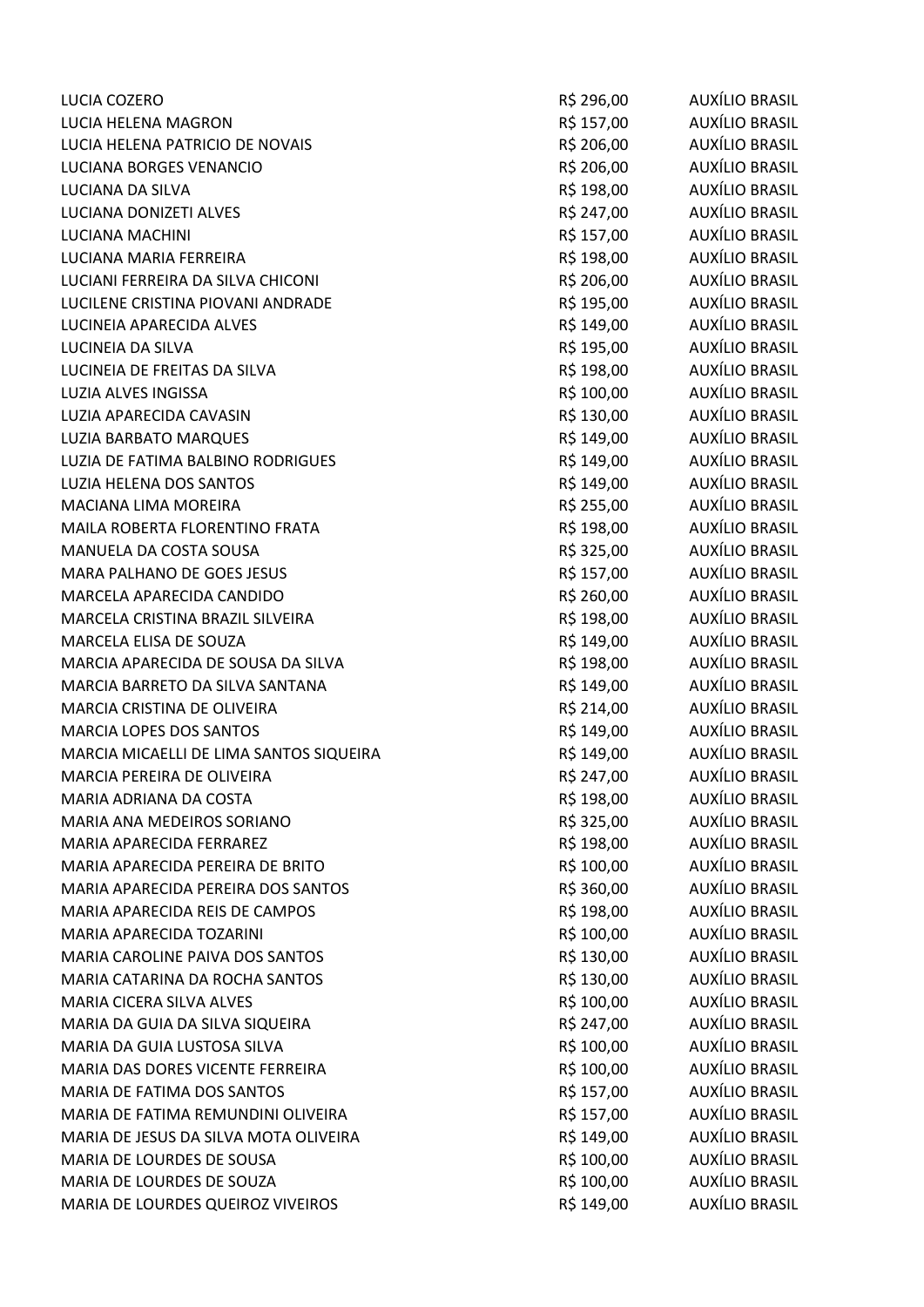| MARIA DE SOUZA VIEIRA                     | R\$ 206,00 | AUXÍLIO BRASIL        |
|-------------------------------------------|------------|-----------------------|
| MARIA DO CARMO FERREIRA GOMES             | R\$ 65,00  | AUXÍLIO BRASIL        |
| MARIA EDUARDA RODRIGUES ROSA              | R\$ 198,00 | AUXÍLIO BRASIL        |
| MARIA FABIANA MACHINI                     | R\$ 130,00 | AUXÍLIO BRASIL        |
| MARIA FABIOLA BORGES SILVA                | R\$ 206,00 | AUXÍLIO BRASIL        |
| <b>MARIA JOSE ABDON</b>                   | R\$ 100,00 | <b>AUXÍLIO BRASIL</b> |
| MARIA JOSE DOS SANTOS                     | R\$ 325,00 | <b>AUXÍLIO BRASIL</b> |
| MARIA LUCIA DA SILVA SANTOS               | R\$ 247,00 | <b>AUXÍLIO BRASIL</b> |
| MARIA LUCIA MIRANDA DOS REIS              | R\$ 198,00 | AUXÍLIO BRASIL        |
| MARIA MARGARIDA SOARES DOS SANTOS         | R\$ 100,00 | AUXÍLIO BRASIL        |
| MARIA OSANA GOMES ALVES                   | R\$ 198,00 | AUXÍLIO BRASIL        |
| MARIA RAFAELA DOS SANTOS                  | R\$ 296,00 | <b>AUXÍLIO BRASIL</b> |
| MARIA SHIRLEI DE ALMEIDA                  | R\$ 149,00 | AUXÍLIO BRASIL        |
| MARIA THAYNARA BERNARDO DE MENDONCA       | R\$ 296,00 | <b>AUXÍLIO BRASIL</b> |
| MARIANA APARECIDA DE MORAES               | R\$ 65,00  | AUXÍLIO BRASIL        |
| MARIANA CRISTINA FELICIANO                | R\$ 149,00 | <b>AUXÍLIO BRASIL</b> |
| MARIANA DE LIMA                           | R\$ 198,00 | <b>AUXÍLIO BRASIL</b> |
| MARIANA DOS SANTOS FARIA                  | R\$ 296,00 | <b>AUXÍLIO BRASIL</b> |
| <b>MARIANE PICAO</b>                      | R\$ 65,00  | <b>AUXÍLIO BRASIL</b> |
| <b>MARIANE SILVA BARROS</b>               | R\$ 198,00 | AUXÍLIO BRASIL        |
| MARILDA DONIZETI GIMENES FERREIRA         | R\$ 100,00 | AUXÍLIO BRASIL        |
| MARILENE RUBIA DA ROCHA                   | R\$ 149,00 | AUXÍLIO BRASIL        |
| MARILZA DOS SANTOS MARCOLINO              | R\$ 325,00 | AUXÍLIO BRASIL        |
| MARLEIDE DA SILVA                         | R\$ 206,00 | AUXÍLIO BRASIL        |
| MARLEIDE DOS SANTOS RIBEIRO               | R\$ 198,00 | <b>AUXÍLIO BRASIL</b> |
| MARLI APARECIDA VICENTE                   | R\$ 195,00 | <b>AUXÍLIO BRASIL</b> |
| <b>MARTA GARCIA</b>                       | R\$ 198,00 | <b>AUXÍLIO BRASIL</b> |
| MAURA CRISTINA DA SILVA                   | R\$ 100,00 | AUXÍLIO BRASIL        |
| <b>MEIBE AVELINO BORGES</b>               | R\$ 100,00 | AUXÍLIO BRASIL        |
| MICHELY SANTOS LIMA                       | R\$ 260,00 | <b>AUXÍLIO BRASIL</b> |
| MIRIAN APARECIDA AZEVEDO FERRANTI         | R\$ 390,00 | <b>AUXÍLIO BRASIL</b> |
| MIRIAN BATISTA DA SILVA                   | R\$ 198,00 | AUXÍLIO BRASIL        |
| MIRIANE BRAZIL PRIMO                      | R\$ 296,00 | <b>AUXÍLIO BRASIL</b> |
| MIRIELI LUZIA RAMOS XAVIER                | R\$ 198,00 | <b>AUXÍLIO BRASIL</b> |
| MISLAINE ROBERTA GARCIA NICESIO DE MORAIS | R\$ 255,00 | <b>AUXÍLIO BRASIL</b> |
| MONICA ANDRADE DA SILVA                   | R\$ 206,00 | AUXÍLIO BRASIL        |
| MONICA FERREIRA DA SILVA E SILVA          | R\$ 296,00 | <b>AUXÍLIO BRASIL</b> |
| MONICA LOURENCO DA SILVA                  | R\$ 165,00 | <b>AUXÍLIO BRASIL</b> |
| MONICA MAGALINI MASSON                    | R\$ 130,00 | AUXÍLIO BRASIL        |
| MONICA SILVA PEREIRA                      | R\$ 345,00 | AUXÍLIO BRASIL        |
| MONIQUE RODRIGUES ROCHA                   | R\$ 260,00 | AUXÍLIO BRASIL        |
| MOZIARA NUNES DE SOUZA                    | R\$ 206,00 | <b>AUXÍLIO BRASIL</b> |
| MYAME FABIOLA PAULA JESUS DA SILVA        | R\$ 198,00 | <b>AUXÍLIO BRASIL</b> |
| NADYESCA NAIANA MOREIRA DE OLIVEIRA       | R\$ 149,00 | <b>AUXÍLIO BRASIL</b> |
| NATALIA CRISTINA QUEIROZ DA SILVA         | R\$ 149,00 | <b>AUXÍLIO BRASIL</b> |
| NATALIA FRANCIELI FERREIRA DA SILVA       | R\$ 198,00 | <b>AUXÍLIO BRASIL</b> |
| NATALIA FRANCISCO DOS SANTOS TOLOI        | R\$ 198,00 | AUXÍLIO BRASIL        |
| NATALIA JESSICA DA SILVEIRA MURALLIS      | R\$ 296,00 | AUXÍLIO BRASIL        |
| <b>NATALIA MIRIELEN TORRES</b>            | R\$ 198,00 | <b>AUXÍLIO BRASIL</b> |
| NATALIA YARA DOS SANTOS                   | R\$ 198,00 | <b>AUXÍLIO BRASIL</b> |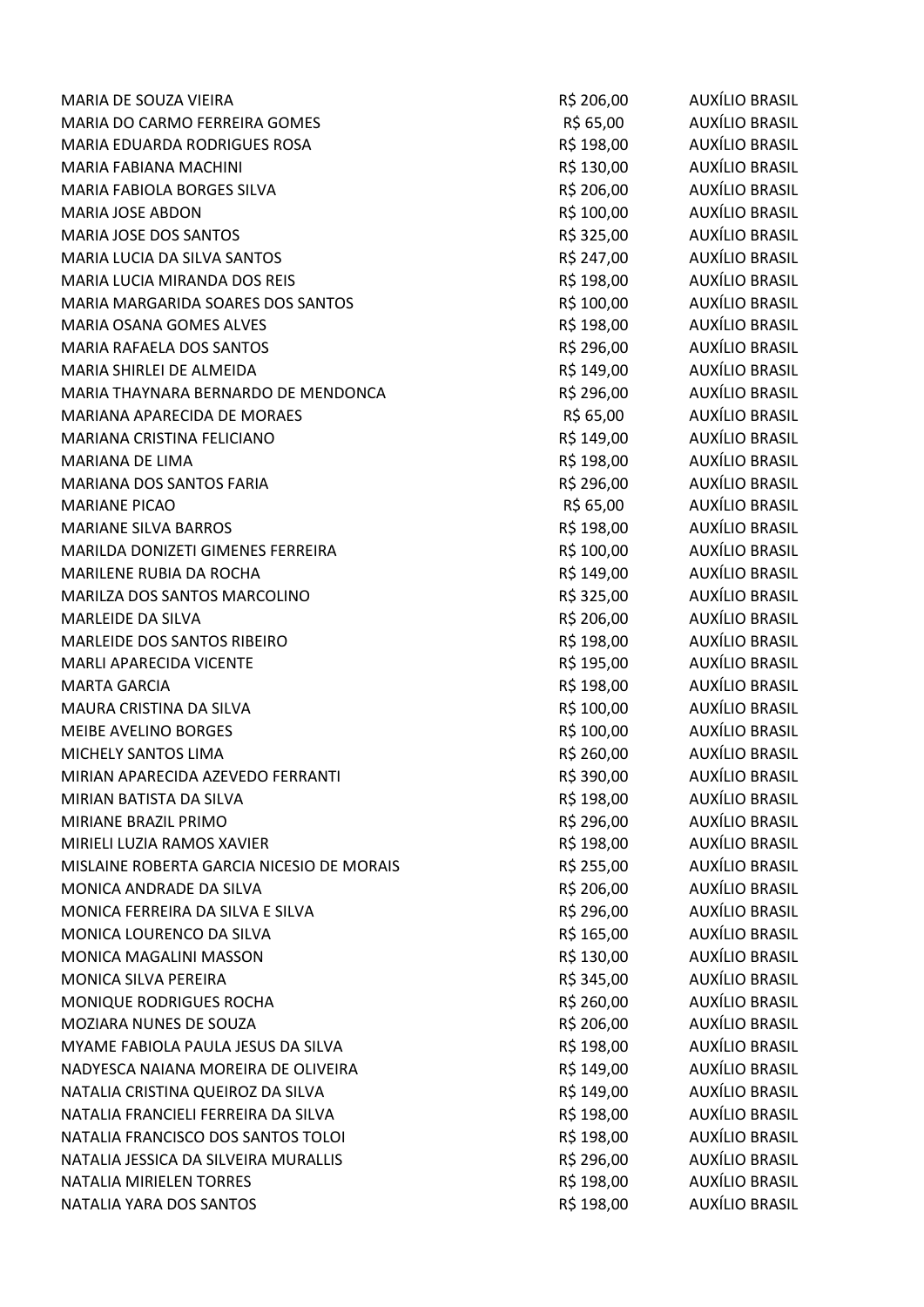| NATALINA DOS SANTOS SANTANA                    | R\$ 149,00 | AUXÍLIO BRASIL        |
|------------------------------------------------|------------|-----------------------|
| NATHALIA LAUANY BATISTA DO NASCIMENTO SIQUEIRA | R\$ 198,00 | <b>AUXÍLIO BRASIL</b> |
| <b>NELICE DE SOUSA RODRIGUES</b>               | R\$ 157,00 | AUXÍLIO BRASIL        |
| <b>NERCI LUCIENE ALVES</b>                     | R\$ 198,00 | AUXÍLIO BRASIL        |
| NEUZA SATURNO                                  | R\$ 100,00 | AUXÍLIO BRASIL        |
| NILMA APARECIDA OLIVEIRA SANTANA               | R\$ 65,00  | AUXÍLIO BRASIL        |
| NILZA DONIZETI BARBOSA                         | R\$ 149,00 | AUXÍLIO BRASIL        |
| PABLINE NATHANE MACHINI GOMES                  | R\$ 149,00 | AUXÍLIO BRASIL        |
| PAMELA GLEICE DE JESUS GOMES SOARES            | R\$ 195,00 | AUXÍLIO BRASIL        |
| PAMELA RENATA FERNANDES                        | R\$ 149,00 | AUXÍLIO BRASIL        |
| PAOLA CRISTINA MARTINS MARQUES                 | R\$ 198,00 | AUXÍLIO BRASIL        |
| PATRICIA APARECIDA SANTOS                      | R\$ 149,00 | AUXÍLIO BRASIL        |
| PATRICIA BATISTA DE SIQUEIRA                   | R\$ 198,00 | AUXÍLIO BRASIL        |
| PATRICIA CRISTINA DE OLIVEIRA LOPES            | R\$ 206,00 | AUXÍLIO BRASIL        |
| PATRICIA DE CASSIA STECCHINI                   | R\$ 247,00 | AUXÍLIO BRASIL        |
| PATRICIA JOSIELI MARCARI DA COSTA              | R\$ 255,00 | AUXÍLIO BRASIL        |
| PATRICIA MACEDO                                | R\$ 325,00 | AUXÍLIO BRASIL        |
| PAULA DOS REIS SANTOS                          | R\$ 198,00 | AUXÍLIO BRASIL        |
| PRISCIELE DAMARIS GONCALVES                    | R\$ 149,00 | AUXÍLIO BRASIL        |
| PRISCILA REGINA BRAGA                          | R\$ 206,00 | AUXÍLIO BRASIL        |
| RAFAELA FARIAS DA ROCHA                        | R\$ 149,00 | AUXÍLIO BRASIL        |
| RAYSSA DA SILVA BEZERRA                        | R\$ 260,00 | AUXÍLIO BRASIL        |
| REGIANE APARECIDA CHICONI DA SILVA             | R\$ 157,00 | AUXÍLIO BRASIL        |
| REGINA CELIA FRATA                             | R\$ 100,00 | AUXÍLIO BRASIL        |
| REGINA CRISTINA TEODORO DE OLIVEIRA            | R\$ 157,00 | AUXÍLIO BRASIL        |
| REGINA ISABEL MACHADO                          | R\$ 198,00 | AUXÍLIO BRASIL        |
| REGINA MARTINS DOS SANTOS                      | R\$ 198,00 | AUXÍLIO BRASIL        |
| REGINA MAURA SAVERI                            | R\$ 100,00 | AUXÍLIO BRASIL        |
| RENATA DONIZETI NETO                           | R\$ 130,00 | AUXÍLIO BRASIL        |
| RIANE THAIS ALVES BARBOSA                      | R\$ 198,00 | AUXÍLIO BRASIL        |
| RITA ANTONIA RODRIGUES                         | R\$ 149,00 | AUXÍLIO BRASIL        |
| RITA APARECIDA DE OLIVEIRA                     | R\$ 130,00 | AUXÍLIO BRASIL        |
| RITA CRISTINA FEITOZA QUITERA                  | R\$ 325,00 | AUXÍLIO BRASIL        |
| ROBERTA CHICONI                                | R\$ 157,00 | AUXÍLIO BRASIL        |
| ROBERTA CRISTINA EVANGELHISTA                  | R\$ 149,00 | AUXÍLIO BRASIL        |
| ROBERTA CRISTINA PIZZA DOS SANTOS              | R\$ 149,00 | AUXÍLIO BRASIL        |
| ROBERTA FABIANA SOARES                         | R\$ 130,00 | AUXÍLIO BRASIL        |
| ROSANA DOS SANTOS DA SILVA                     | R\$ 260,00 | AUXÍLIO BRASIL        |
| ROSANA QUINTINO DA SILVA                       | R\$ 198,00 | AUXÍLIO BRASIL        |
| ROSANA UCHOA DOS SANTOS DE SOUSA               | R\$ 195,00 | AUXÍLIO BRASIL        |
| ROSANGELA DOS SANTOS MARCOLINO                 | R\$ 130,00 | AUXÍLIO BRASIL        |
| ROSANGELA LUIZA MARTINS                        | R\$ 130,00 | AUXÍLIO BRASIL        |
| ROSANGELA RAMOS DE OLIVEIRA DE SOUZA           | R\$ 65,00  | AUXÍLIO BRASIL        |
| ROSANGELA SILVA EDUARDO                        | R\$ 255,00 | AUXÍLIO BRASIL        |
| ROSE ANGELICA GOMES                            | R\$ 157,00 | AUXÍLIO BRASIL        |
| ROSEANE RODRIGUES DA SILVA ALMEIDA             | R\$ 260,00 | AUXÍLIO BRASIL        |
| ROSELAINE APARECIDA DE PAULA                   | R\$ 198,00 | AUXÍLIO BRASIL        |
| ROSELEINE BARBOSA SANTOS                       | R\$ 100,00 | AUXÍLIO BRASIL        |
| ROSIANE APARECIDA CORADINI MARQUES             | R\$ 130,00 | <b>AUXÍLIO BRASIL</b> |
| ROSIANE PEREIRA SILVA                          | R\$ 195,00 | <b>AUXÍLIO BRASIL</b> |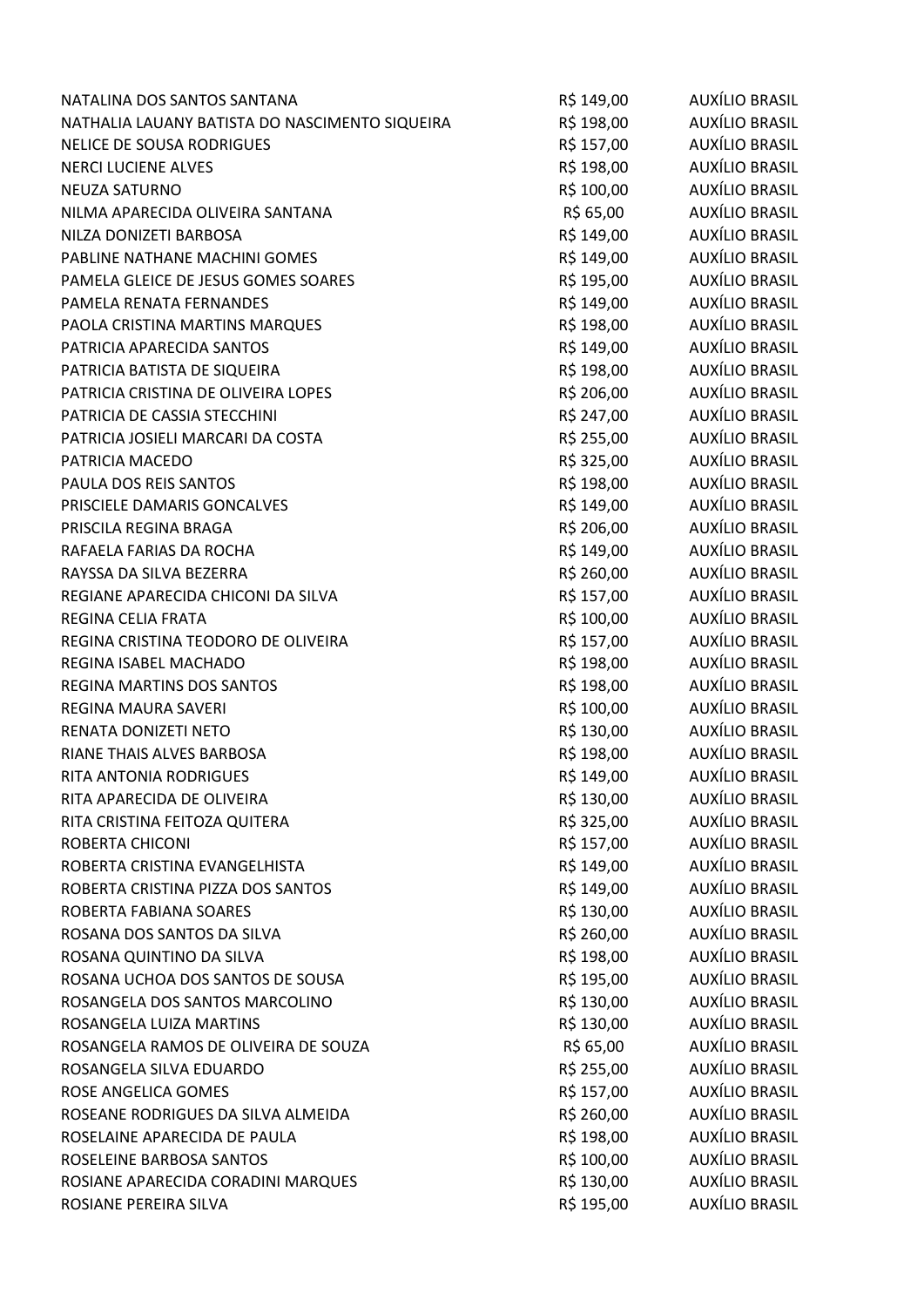| ROSICLER PERPETUA MACIEL TEODORO    | R\$ 195,00 | AUXÍLIO BRASIL        |
|-------------------------------------|------------|-----------------------|
| ROSILENE BARBOSA FERREIRA           | R\$ 198,00 | <b>AUXÍLIO BRASIL</b> |
| ROSILENE OLIVEIRA DA SILVA          | R\$ 247,00 | AUXÍLIO BRASIL        |
| ROSINEIDE IRINEU DA SILVA           | R\$ 255,00 | AUXÍLIO BRASIL        |
| RUTINEIA TIZO                       | R\$ 102,00 | AUXÍLIO BRASIL        |
| SABRINA DA SILVA TEIXEIRA           | R\$ 247,00 | AUXÍLIO BRASIL        |
| SABRINA LUZIA MARTINS               | R\$ 247,00 | <b>AUXÍLIO BRASIL</b> |
| SANDRA DANIELA BARTHOLOMEU          | R\$ 304,00 | AUXÍLIO BRASIL        |
| SANDRA PATRICIA BARBOSA             | R\$ 84,00  | AUXÍLIO BRASIL        |
| SANDY LETICIA GUIMARAES DA SILVA    | R\$ 198,00 | AUXÍLIO BRASIL        |
| SANTINA APARECIDA DE AQUINO         | R\$ 206,00 | AUXÍLIO BRASIL        |
| SARA BRAZ DE OLIVEIRA               | R\$ 198,00 | <b>AUXÍLIO BRASIL</b> |
| <b>SARA MARTINS</b>                 | R\$ 198,00 | AUXÍLIO BRASIL        |
| <b>SARA SANTANA TORRES</b>          | R\$ 247,00 | AUXÍLIO BRASIL        |
| SELMA MARIA TEODORO                 | R\$ 198,00 | <b>AUXÍLIO BRASIL</b> |
| SHAIANE STEPHANIE DOS SANTOS LIMA   | R\$ 149,00 | AUXÍLIO BRASIL        |
| SHIRLEY CORREA PACHECO              | R\$ 195,00 | AUXÍLIO BRASIL        |
| SIDALVA PEREIRA DOS SANTOS          | R\$ 247,00 | AUXÍLIO BRASIL        |
| SILVANA APARECIDA REIS              | R\$ 198,00 | <b>AUXÍLIO BRASIL</b> |
| SILVIA HELENA VALENTIM DOS SANTOS   | R\$ 260,00 | AUXÍLIO BRASIL        |
| SILVONETE SOUSA PAES                | R\$ 260,00 | AUXÍLIO BRASIL        |
| SIMONE APARECIDA BARBOSA            | R\$ 206,00 | AUXÍLIO BRASIL        |
| SIMONE DE CASSIA LUCRECIO           | R\$ 100,00 | <b>AUXÍLIO BRASIL</b> |
| SIMONE LIMA ARAUJO                  | R\$ 263,00 | <b>AUXÍLIO BRASIL</b> |
| SIMONE RODRIGUES BARBOSA            | R\$ 247,00 | AUXÍLIO BRASIL        |
| SIRLEI CRISTINA PEREIRA             | R\$ 149,00 | AUXÍLIO BRASIL        |
| SOLANGE DA SILVA PAULA              | R\$ 260,00 | <b>AUXÍLIO BRASIL</b> |
| SONIA CRISTINA BARBOSA              | R\$ 149,00 | AUXÍLIO BRASIL        |
| SONIA DE PAULA DA SILVA GOMES       | R\$ 247,00 | AUXÍLIO BRASIL        |
| SONIA DONIZETI PASQUALIN BARBOSA    | R\$ 149,00 | AUXÍLIO BRASIL        |
| STEFANY DA SILVA FERREIRA           | R\$ 247,00 | <b>AUXÍLIO BRASIL</b> |
| SUELI DE LIMA MARQUES               | R\$ 100,00 | <b>AUXÍLIO BRASIL</b> |
| <b>SUSAMARA BARBOSA</b>             | R\$ 325,00 | <b>AUXÍLIO BRASIL</b> |
| SUSANA APARECIDA DE FREITAS CARDOSO | R\$ 260,00 | AUXÍLIO BRASIL        |
| SUZANA BEZERRA UCHOA                | R\$ 325,00 | <b>AUXÍLIO BRASIL</b> |
| TAILA DANIELE DA SILVA MIRANDA      | R\$ 130,00 | <b>AUXÍLIO BRASIL</b> |
| TAINA DOS SANTOS ALVES              | R\$ 149,00 | AUXÍLIO BRASIL        |
| TAINA ELOIZA MARTINS VICENTE        | R\$ 198,00 | AUXÍLIO BRASIL        |
| TAINA FERREIRA                      | R\$ 149,00 | <b>AUXÍLIO BRASIL</b> |
| TAINA OLIVEIRA DA SILVA             | R\$ 149,00 | AUXÍLIO BRASIL        |
| TAIS CRISTINA OLIVEIRA              | R\$ 100,00 | AUXÍLIO BRASIL        |
| <b>TAIS LIDIANE BORGES</b>          | R\$ 247,00 | <b>AUXÍLIO BRASIL</b> |
| TAIS MACEDO DE MOURA                | R\$ 130,00 | <b>AUXÍLIO BRASIL</b> |
| TAIS PAULA DE OLIVEIRA              | R\$ 149,00 | AUXÍLIO BRASIL        |
| TALIANE CRISTINA MAGALINI PEREIRA   | R\$ 149,00 | AUXÍLIO BRASIL        |
| TALITA VITORIA OLIVEIRA DA SILVA    | R\$ 260,00 | <b>AUXÍLIO BRASIL</b> |
| TAMARA CARDOSO DA SILVA             | R\$ 149,00 | AUXÍLIO BRASIL        |
| <b>TAMARA CRISTINA LINO</b>         | R\$ 157,00 | AUXÍLIO BRASIL        |
| TAMARA LETICIA HENRIQUE DA SILVA    | R\$ 149,00 | <b>AUXÍLIO BRASIL</b> |
| TAMARA THEODORO DE SOUZA            | R\$ 149,00 | <b>AUXÍLIO BRASIL</b> |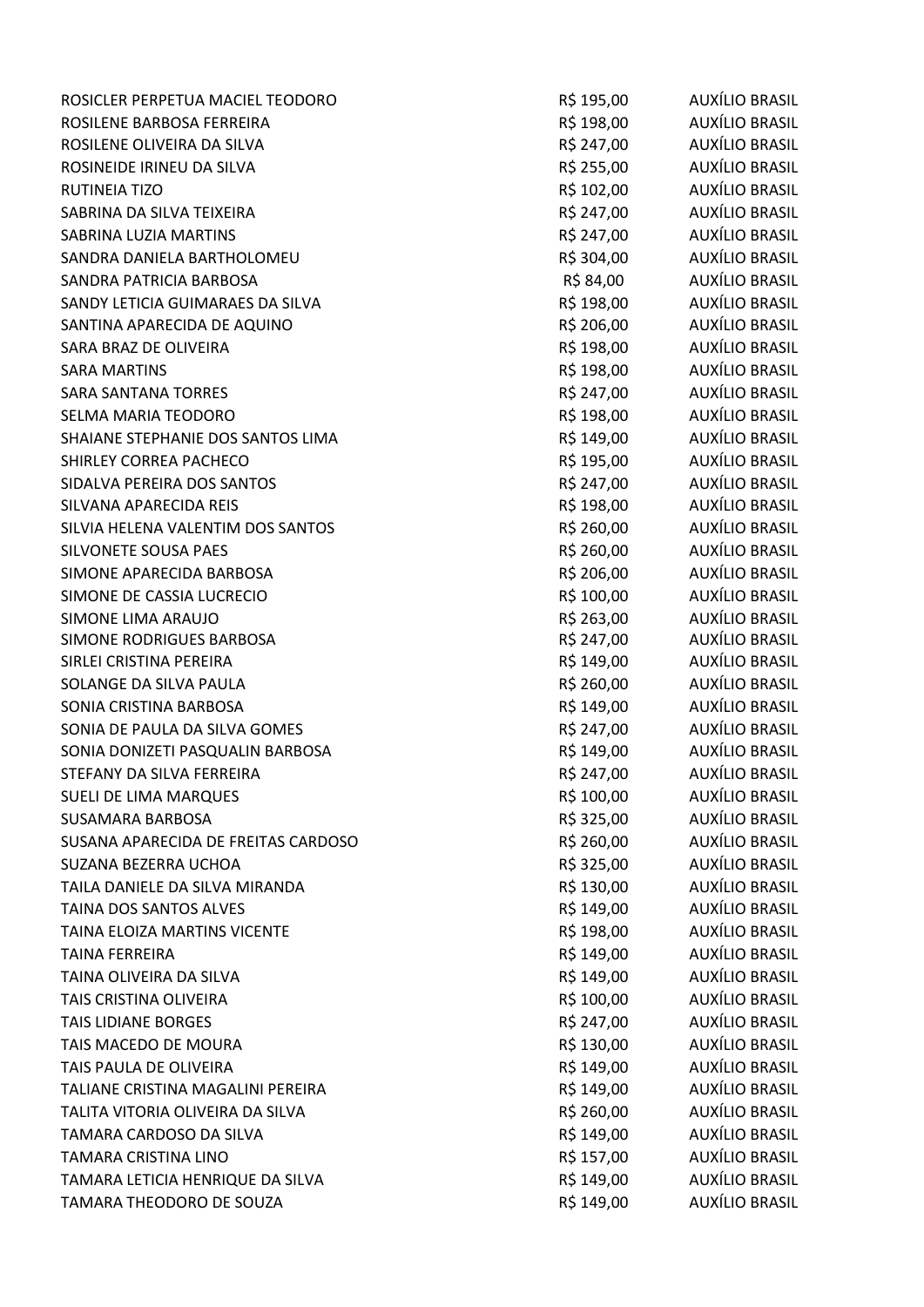| <b>TAMARA TUANE DOS REIS</b>               | R\$ 325,00 | AUXÍLIO BRASIL        |
|--------------------------------------------|------------|-----------------------|
| TAMIRES DA SILVA ANTONIO                   | R\$ 260,00 | <b>AUXÍLIO BRASIL</b> |
| TAMIRIS FERNANDA DOS REIS                  | R\$ 260,00 | AUXÍLIO BRASIL        |
| TAMIRIS RIBEIRO INACIO DE AQUINO           | R\$ 100,00 | <b>AUXÍLIO BRASIL</b> |
| TAMIRIS SOUZA E SILVA                      | R\$ 195,00 | AUXÍLIO BRASIL        |
| <b>TANIA MARA ROCHA</b>                    | R\$ 195,00 | AUXÍLIO BRASIL        |
| <b>TANIA MARIA GONCALVES</b>               | R\$ 263,00 | <b>AUXÍLIO BRASIL</b> |
| <b>TATIANA ALVES</b>                       | R\$ 149,00 | <b>AUXÍLIO BRASIL</b> |
| TATIANA APARECIDA GONCALVES                | R\$ 198,00 | AUXÍLIO BRASIL        |
| TATIANA DA COSTA SOUSA SILVEIRA            | R\$ 296,00 | <b>AUXÍLIO BRASIL</b> |
| TATIANE APARECIDA BATISTA                  | R\$ 260,00 | AUXÍLIO BRASIL        |
| TATIANE APARECIDA DE ALMEIDA               | R\$ 198,00 | <b>AUXÍLIO BRASIL</b> |
| TATIANE APARECIDA DE ALMEIDA               | R\$ 325,00 | AUXÍLIO BRASIL        |
| TATIANE BOTELHO DA SILVA                   | R\$ 198,00 | AUXÍLIO BRASIL        |
| TATIANE CRISTINA VICENTINI                 | R\$ 296,00 | AUXÍLIO BRASIL        |
| <b>TATIANE DOS SANTOS LAGO</b>             | R\$ 247,00 | <b>AUXÍLIO BRASIL</b> |
| TATIANE LIMA DE MELO                       | R\$ 312,00 | AUXÍLIO BRASIL        |
| TAUANA APARECIDA DESTIDO                   | R\$ 149,00 | AUXÍLIO BRASIL        |
| TAUANA JULIA PEREIRA                       | R\$ 198,00 | <b>AUXÍLIO BRASIL</b> |
| <b>TAUANA MARTINS MARQUES</b>              | R\$ 65,00  | AUXÍLIO BRASIL        |
| TAUANE CAROLINE VICENTINI BORGES           | R\$ 198,00 | <b>AUXÍLIO BRASIL</b> |
| TAUANE CRISTINA MAGALINI PEREIRA           | R\$ 198,00 | AUXÍLIO BRASIL        |
| TELMA DE FATIMA SILVA                      | R\$ 130,00 | AUXÍLIO BRASIL        |
| TEREZA CRISTINA DOS REIS TREVIZAN          | R\$ 65,00  | AUXÍLIO BRASIL        |
| TEREZINHA DE JESUS GONCALVES DA SILVA      | R\$ 149,00 | AUXÍLIO BRASIL        |
| <b>THAINA MARIA ALVES</b>                  | R\$ 198,00 | <b>AUXÍLIO BRASIL</b> |
| THAIS DA SILVA ANTONIO                     | R\$ 198,00 | <b>AUXÍLIO BRASIL</b> |
| THAIS REBECA CASTRO DOS SANTOS             | R\$ 149,00 | AUXÍLIO BRASIL        |
| <b>THAISA MAIRA ALVES</b>                  | R\$ 312,00 | AUXÍLIO BRASIL        |
| THALIA ARIADINE VENANCIO AMORIM            | R\$ 149,00 | AUXÍLIO BRASIL        |
| THAMARA XAVIER RUAS                        | R\$ 198,00 | <b>AUXÍLIO BRASIL</b> |
| THAYENE DE ALMEIDA MARTINS                 | R\$ 149,00 | <b>AUXÍLIO BRASIL</b> |
| THAYLA LINO GONCALVES                      | R\$ 149,00 | <b>AUXÍLIO BRASIL</b> |
| THAYNA CRISTINA LINO GONCALVES             | R\$ 149,00 | <b>AUXÍLIO BRASIL</b> |
| <b>UIARA MACEDO LIMA</b>                   | R\$ 206,00 | <b>AUXÍLIO BRASIL</b> |
| VALDIRENE AUGUSTA FERREIRA MELO            | R\$ 195,00 | AUXÍLIO BRASIL        |
| <b>VALDIRENE PRISCO DOS REIS</b>           | R\$ 198,00 | <b>AUXÍLIO BRASIL</b> |
| <b>VALERIA CRISTINA DOS SANTOS</b>         | R\$ 195,00 | <b>AUXÍLIO BRASIL</b> |
| <b>VALERIA MARTINS DA SILVA</b>            | R\$ 157,00 | AUXÍLIO BRASIL        |
| <b>VALERIA PATRICIA MACHINI GOMES</b>      | R\$ 149,00 | <b>AUXÍLIO BRASIL</b> |
| VANDA APARECIDA DE SOUZA                   | R\$ 198,00 | <b>AUXÍLIO BRASIL</b> |
| VANESSA APARECIDA BORTOLETO GALVAO         | R\$ 198,00 | <b>AUXÍLIO BRASIL</b> |
| VANESSA APARECIDA DANIEL DO NASCIMENTO     | R\$ 260,00 | AUXÍLIO BRASIL        |
| VANESSA APARECIDA DE OLIVEIRA              | R\$ 149,00 | AUXÍLIO BRASIL        |
| VANESSA APARECIDA MALACHIAS DA SILVA NUNES | R\$ 247,00 | <b>AUXÍLIO BRASIL</b> |
| VANESSA APARECIDA PIOLLA FELICIANO         | R\$ 198,00 | <b>AUXÍLIO BRASIL</b> |
| VANESSA CARDOSO DAVILA                     | R\$ 328,00 | AUXÍLIO BRASIL        |
| <b>VANESSA CRISTINA MARTINS</b>            | R\$ 304,00 | AUXÍLIO BRASIL        |
| VANESSA DOS SANTOS DOURADO                 | R\$ 198,00 | AUXÍLIO BRASIL        |
| VANESSA FERREIRA GOMES LOPES DOS SANTOS    | R\$ 325,00 | <b>AUXÍLIO BRASIL</b> |
|                                            |            |                       |